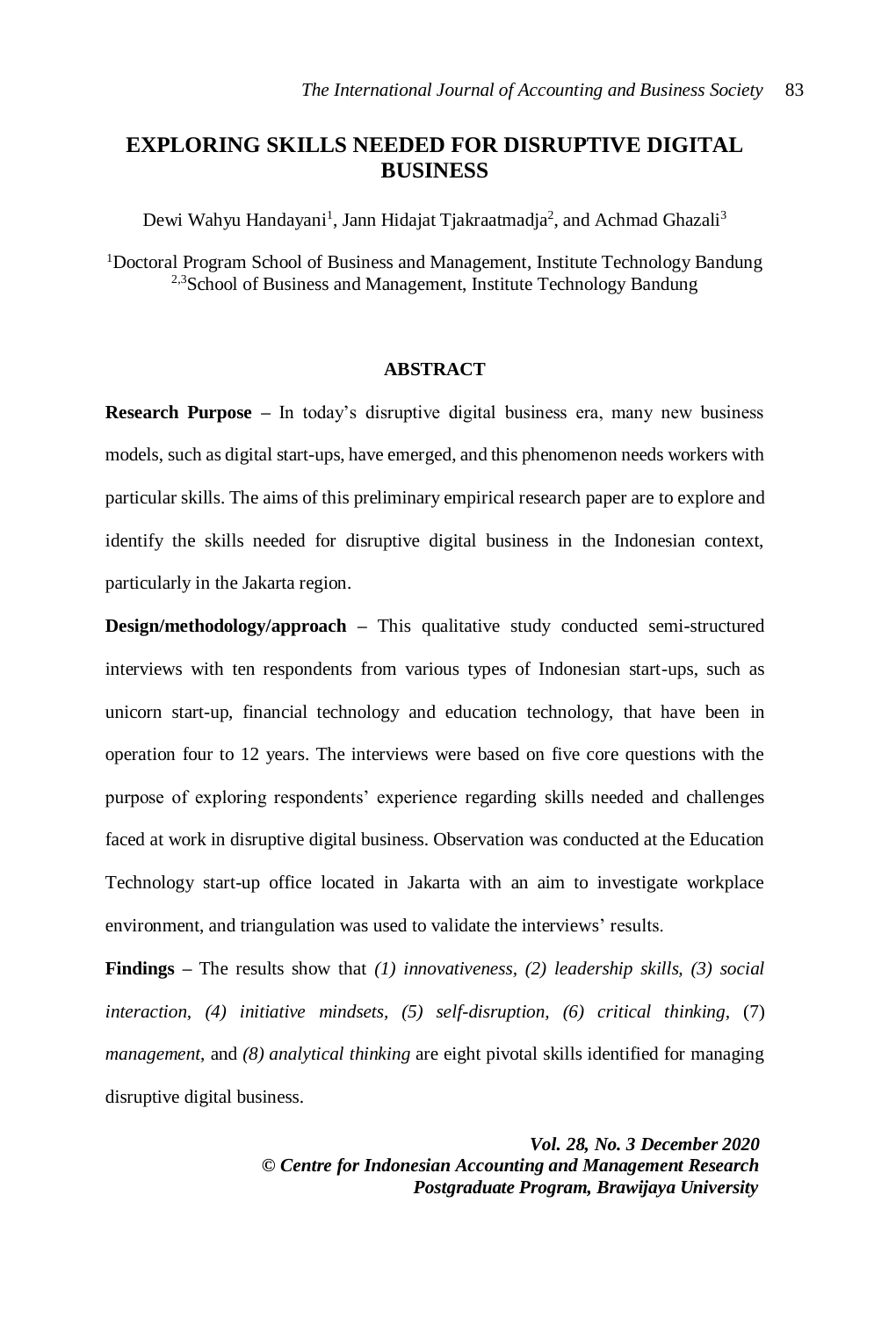**Practical implications –** Innovativeness, leadership and social interaction are the top three skills that are essential for actors in Indonesian digital start-ups to have competitive advantages in this disruptive digital business era.

**Original/value** – This paper explores skills needed for the disruptive digital era in an Indonesian context.

**Keywords –** *skills concepts, disruptive, digital business*

**Paper type –** Research paper

#### **INTRODUCTION**

Education and skill of the workforce are among the four pillars of a knowledge-based economy (World Bank Institute, 2008). The term "skill" is used to refer to individual abilities, a concept has been widely studied before by Lawler (1992), Brian and Barry (1998), Kun and Weinberger (2005), Ngang and Chan (2015) and Laar e*t al.* (2020). Skills are considered as resources – individual and organizational traits – that will enable organizations to have competitive advantage and productivity (Sousa and Rocha, 2017). Skills are embedded in every employee and become an organization's intangible resources. Every organization is obliged to continually sharpen and improve its employee skills because advanced employee skills show how an organization also learns and grows together, which is ultimately useful for achieving company goals. Because the business market has changed, skills development has become essential as a strategic management tool to cope with the turbulent and uncertain business environment (Nyhan, 1998).

*Vol. 28, No. 3 December 2020 © Centre for Indonesian Accounting and Management Research Postgraduate Program, Brawijaya University* In today's volatile and uncertain global competition (Bennet and Lemoine, 2012), a new, disruptive business model has arrived (King and Badham, 2018).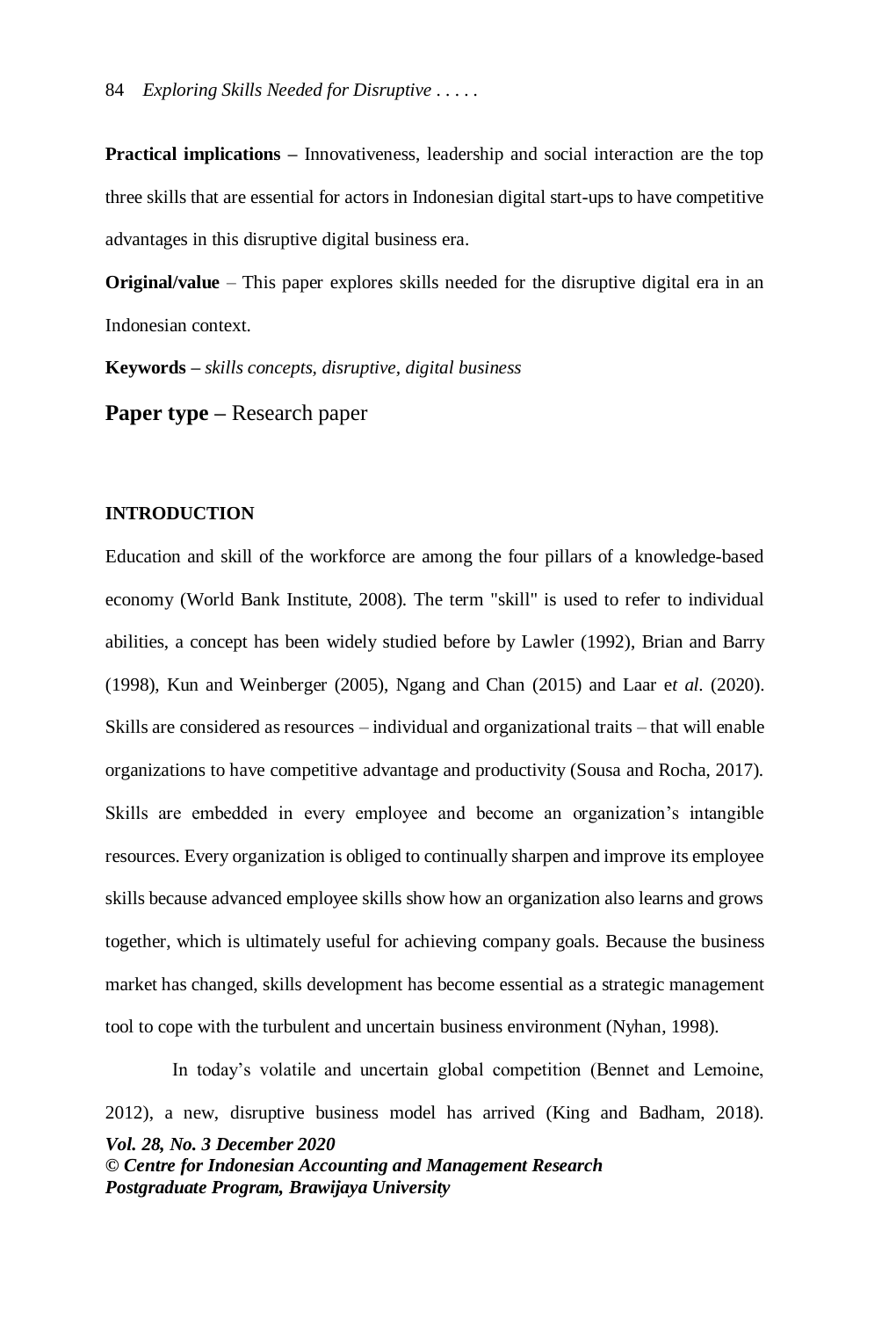Digitalisation, internet connectivity, global competition, and business innovation are factors that make disruptive digital businesses emerge. Industries such as retail, transportation, education, banking and financial services, logistics, media and travel agents are changing due to digital technology innovation. Matahari department store, "Express" taxi and "Kosti" taxi, "ojek pangkalan" (Indonesian public motorcycle transportation), and MetroMini (Indonesian minibus public transportation) are examples of Indonesian businesses that used to exist, but unfortunately are now closed or reducing their stores or units due to digital technology disruption in the existing market. On the other hand, the digital technology era offers an opportunity for people to create a new business model, such as start-ups. A start-up is a human institution designed to create a new product or service under conditions of extreme uncertainty (Ries, 2011). Start-ups in the digital technology era have extraordinary traits because it is predicted they will eliminate technology giants (Gartner, 2019). In Indonesia, there were 992 start-ups in 2018 (MIKTI, 2018), and in 2019, the Ministry of Communication and Information Technology, began a programme called the "1,000 Digital Start-up Movement" to give birth to new start-ups (Viska, 2019). This programme aims to evoke a new industrial movement that will make Indonesia the world's biggest business digital power, in Southeast Asia and the world (Rudiantara, 2019).

In a disruptive digital era, businesses such as digital start-upsrequire a workforce that has specific skills that can bring value to the company in the form of innovation. In this paper, we refer to the individual capabilities needed to work in digital start-ups as a new business model in the disruptive era. Unlike in the market customisation era (Nyhan, 1998), in the current digital era, business is more directed towards business trends in the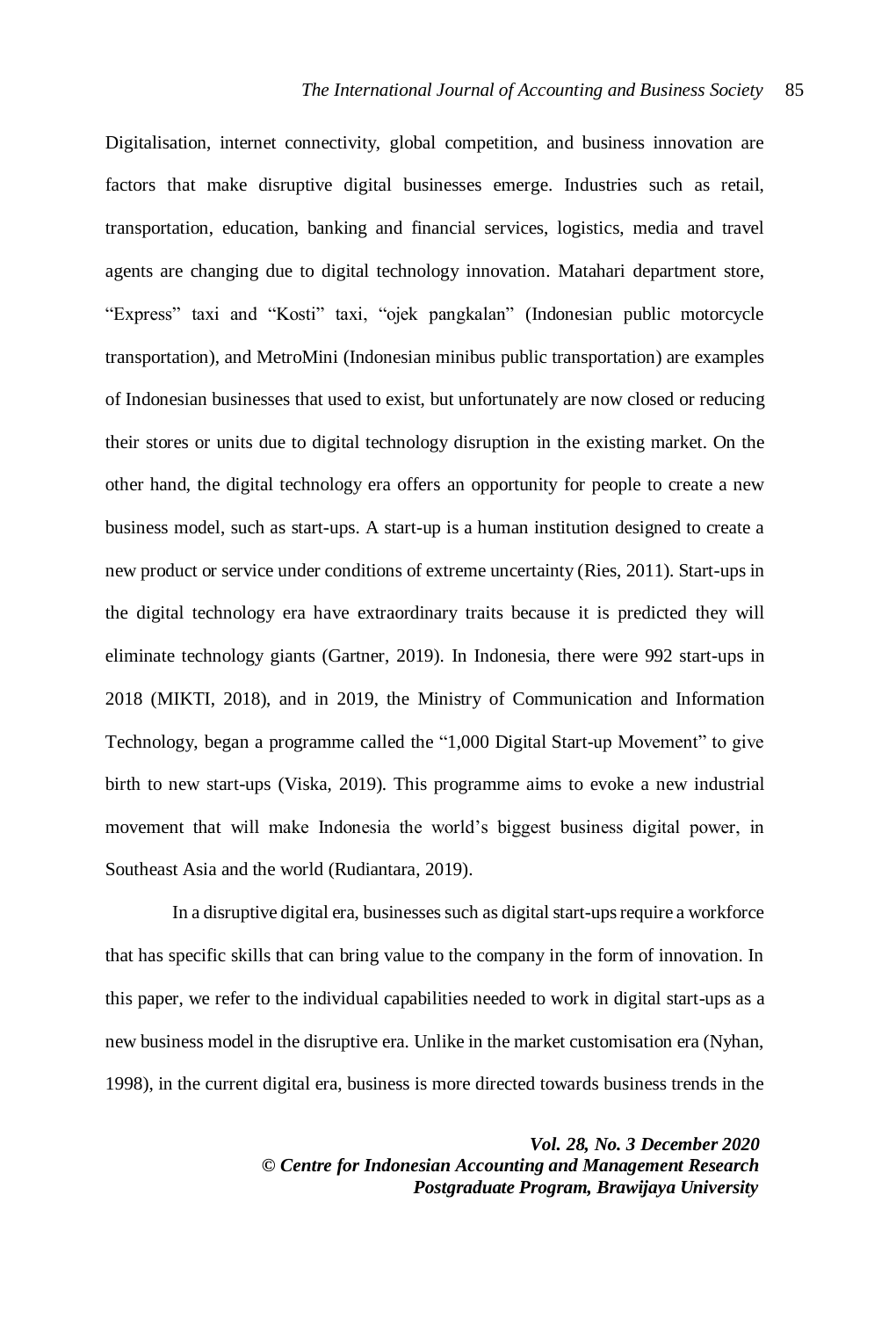form of the sharing economy. The sharing economy, also known as collaborative consumption (Hamari *et al.,* 2015), is described as business activities of firms that connect other interdependent business actors as "sellers" and "buyers" in services contexts such as transportation (Cusumano, 2015). By looking at this trend, what are the most appropriate skills in disruptive digital business? The purpose of thisresearch is to explore and identify what skills are needed for disruptive digital business in the Indonesian context, particularly in the Jakarta region. The research question is proposed to summarise the phenomenon described above.

> *RQ: What skills are needed to manage a disruptive digital business in the Indonesian context?*

Furthermore, this paper is intended to complement the previous research of skills required at work, particularly what skills are needed in a disruptive digital business in the Indonesian context.

### **LITERATURE REVIEW**

#### *Skills Concept*

Skills are considered as a resource of individual and organizational nature that would allow competitiveness and productivity advantages to the company (Sousa and Rocha, 2017). Historically, the word *skills* has been used to refer to individual characteristics. Skills development prevails as a research issue that is very important for the competitiveness of the market and is perceived as a strategic management tool to cope with the current business environment. There are management skills concepts for different levels of management as follows (Huusko, 2006):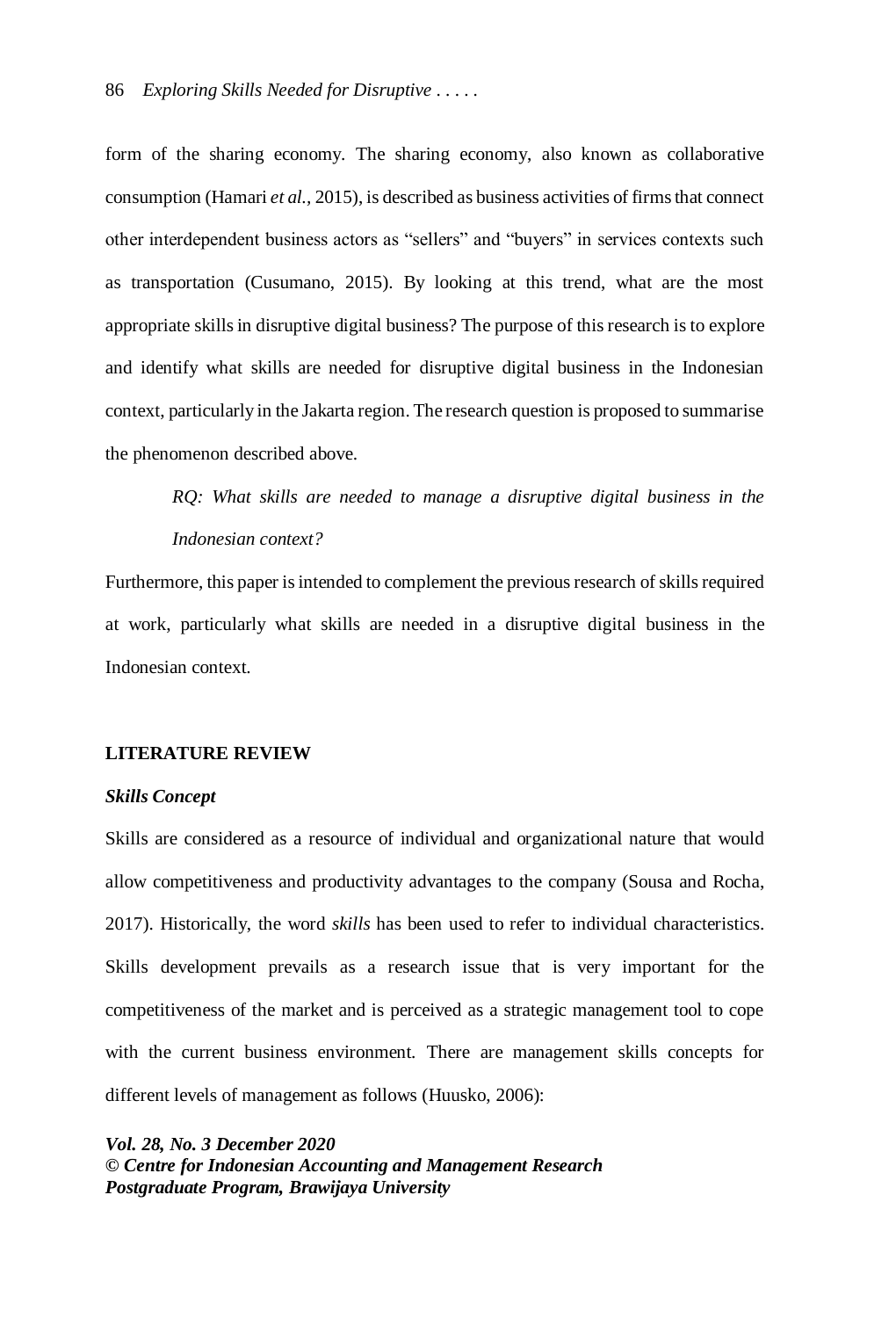(1) Technical skills, which consist of knowledge about methods, system, rules and structure;

(2) Human relations, which consist of knowledge about human behaviour and group processes; and

(3) Conceptual skills, which consist of analytical ability, inductive and deductive reasoning.

Meanwhile, Colombo *et al.* (2019) identified some skills for the labour market of the future are:

(1) Hard skills, which consist of information brokerage skills, basic ICT skills, management ICT skills; and

(2) Soft skills, which consist of thinking skills, social interaction, application of knowledge, attitudes and values.

In this research, we focus on exploring both the hard and soft skills needed in Indonesian digital start-ups. The term "soft skills" refers to personal attributes that are important to enhance an individual's interaction (Hendarman and Tjakraatmadja, 2012), and "hard skills" refer to an individual's ability to perform on the job and frequently involve activities of knowledge acquisition (Rainsbury *et al.,* 2002). Thus, in the context of Indonesian digital start-ups in the disruptive era, we see both hard and skills are essential.

#### *Disruptive*

This section of the literature review shows the exploration of disruptive terms from previous research. Schuelke-Leech (2017) stated that disruptive technologies are closely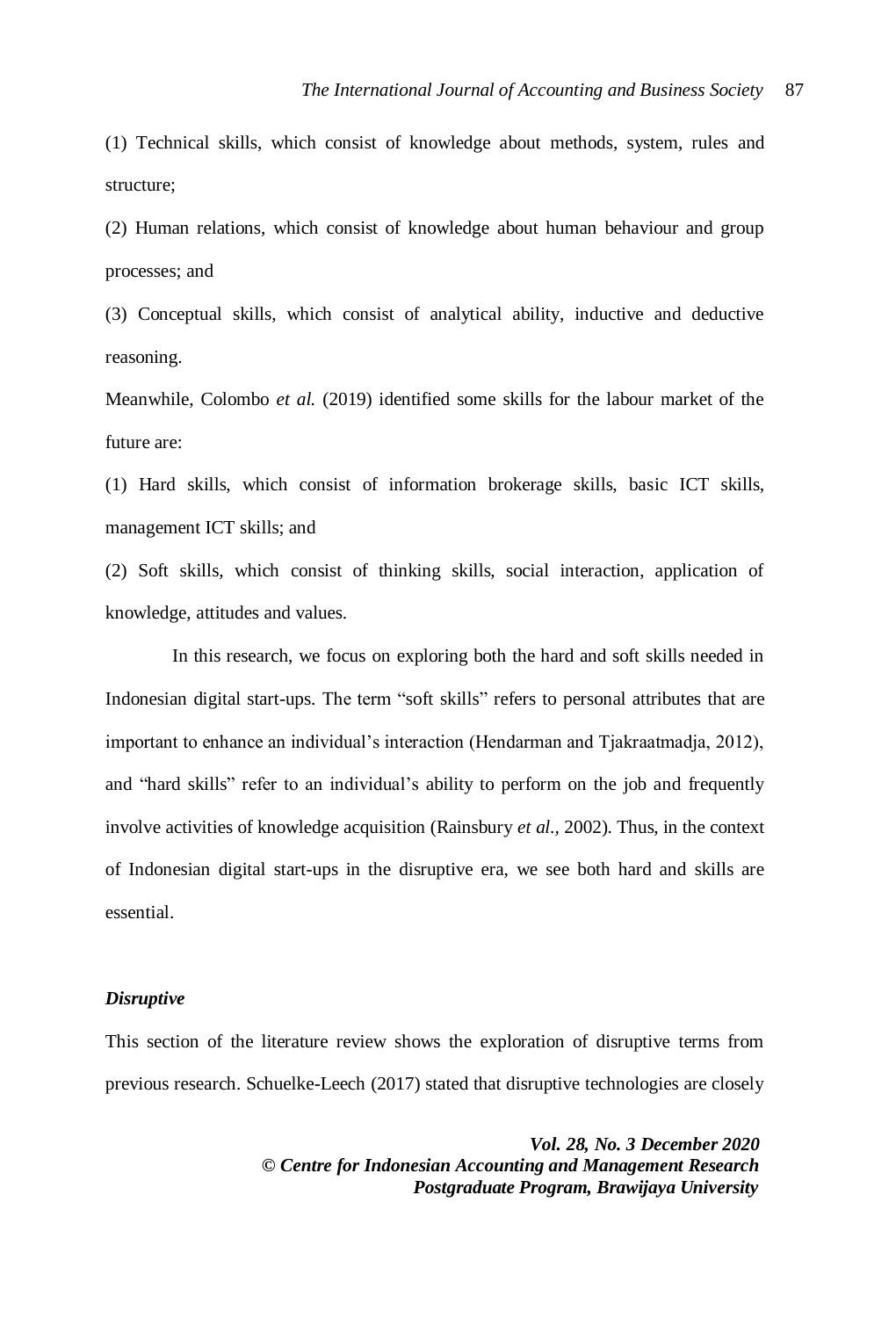related to innovation. The terms "disruptive technology" or "disruptive innovation" started with Schumpeter (1934), Tarde (1969) and Rogers (2003), and then Christensen (1997) published *The Innovator's Dilemma*. Organizations and business owners today must realise that disruptive technologies will create the winners and the losers in addition to many changes. Disruptive technologies are identified with several conditions:

(1) *Emerging IT*, such as the boom of the internet, mobile technologies, artificial intelligence, big data, and robotics, are potentially causing changes in organizations and society (Sousa and Rocha, 2017; Vasconcelos *et al.,* 2017);

(2) When an organization focuses on the *Internet of Things*, then it will have the possibility of sharing equipment, network system, devices, and information using an internet communication protocol (Guinard *et al.,* 2011);

(3) *Cloud technology* is a model that allows access to an omnipresent network upon request from a shared pool such as servers and storage (Chard *et al.,* 2010);

(4) *Big data*, which is a phenomenon that has potential value for the development of new management techniques and analysis (Sousa and Rocha, 2017); and

(5) *Artificial intelligence*, a computer system development that has the ability to do tasks that require human intelligence and has numerous applications in industry (Thompson and Miller, 2018).

In this paper, we focus on how the disruptive era has changed the nature of business and work. Therefore, we intended to explore what specific skills are needed to manage a business in this disruptive era.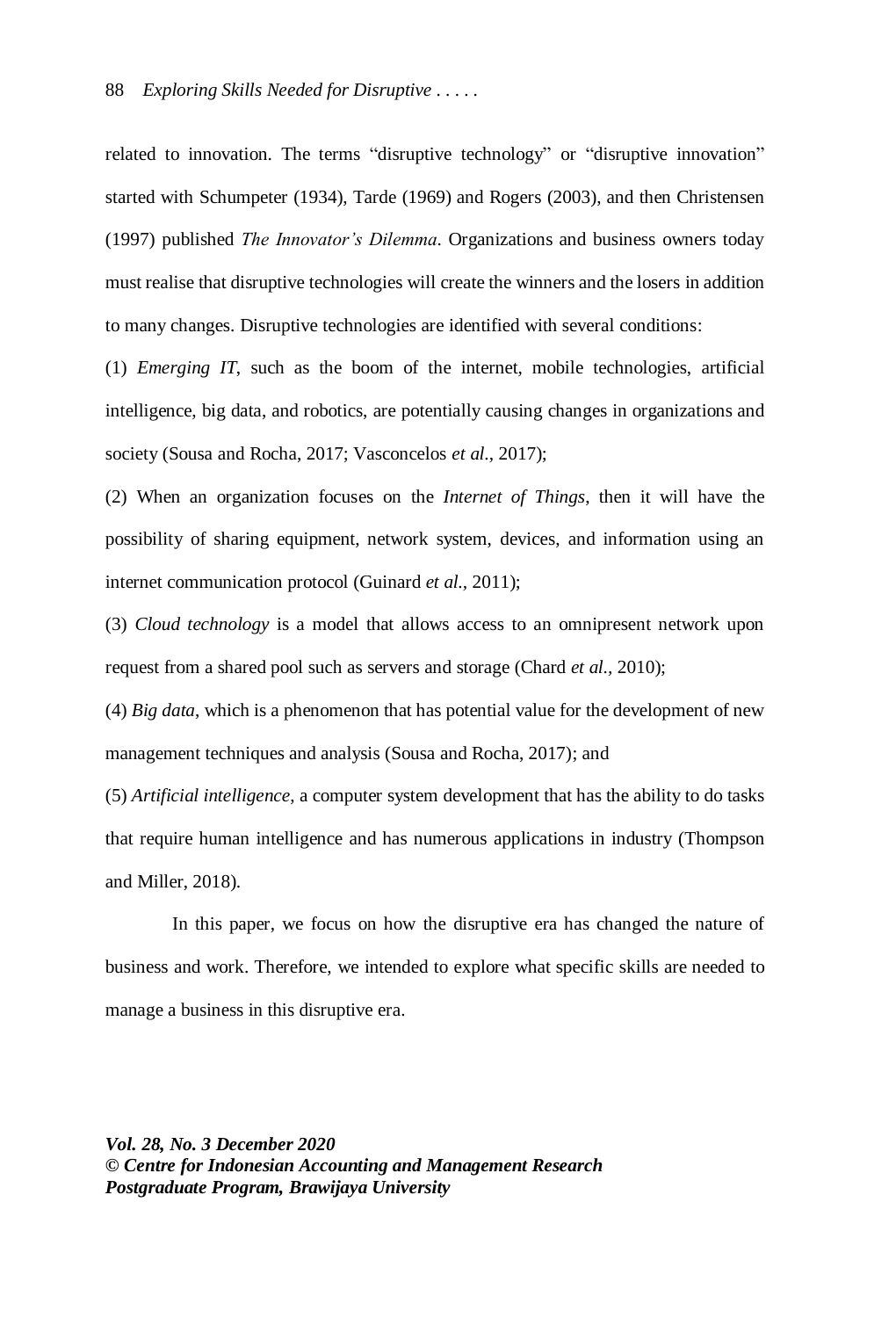### *Digital Business*

The concept of business model is helpful to gain a deeper understanding of the business logic of a company by explaining how value is created, delivered and captured (Remane *et al.,* 2017). The digital business model is a business model categorised as such due to the digital technologies that trigger fundamental changes in these value dimensions (Scallmo, *et al.,* 2017). Digital business has three unique characteristics:

(1) Digital products and services can be reproduced, becoming exponentially more valuable as more users join i.e., Instagram, Facebook (Varian,1999);

(2) In digital business, value is determined when already in use by customers i.e., online learning, mobile payment (Vargo and Lusch, 2008); and

(3) Digital business models rely on a digital platform to benefit from the ecosystem they build (Lansiti and Levien, 2004).

In this research, we use digital start-up as representative of digital business. Start-up refers to an organization formed to search for a repeatable and scalable business model (Blank, 2010), whereas digital start-up is a business model that uses a digital platform to do all its business operation.

#### **RESEARCH METHODOLOGY/APPROACH**

To answer the research question, we use a qualitative approach with semi-structured interviews with ten respondents equipped with an ethics statement and consent form. This qualitative research involves working with rich data, such as journals, articles, regional and international news, in-depth interviews, and observation, which allows researchers to construct a new understanding of the underlying social reality and phenomenon (Sale *et*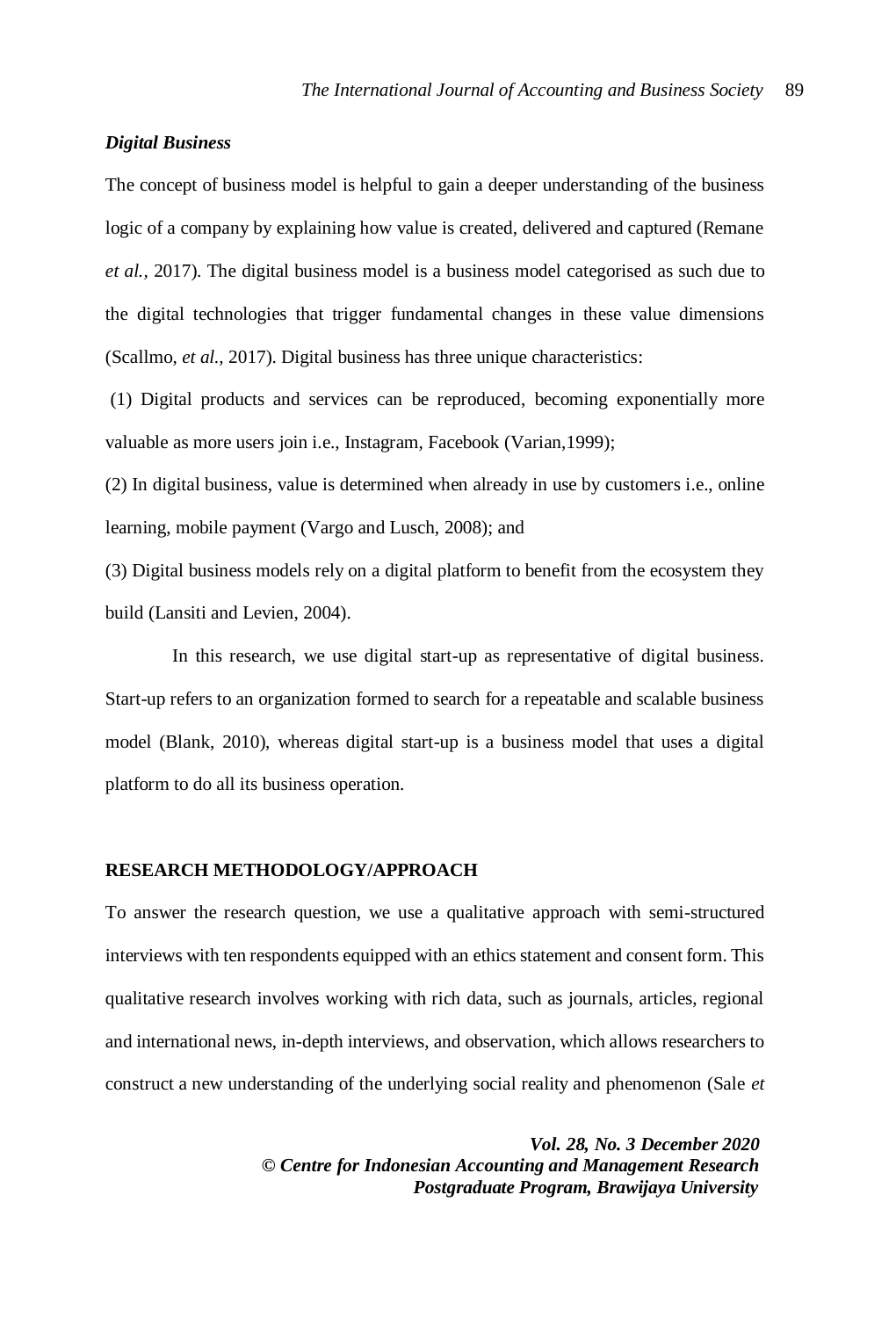*al.,* 2002). According to Newing (2011), the strength of qualitative interviews is in providing background information and context, generating ideas and providing in-depth information on each participant's views, perspectives and motivations. We conducted qualitative semi-structured interviews and observation with aim to better understand and explore what kind of skills are needed by actors who work at digital start-ups in Indonesia. Figure 1. shows the exploratory research design of this study.



**Figure 1. The Exploratory Research Design of Skills Needed for Disruptive Digital Business**

From Figure 1, we selected respondents from three types of digital start-ups, which are digital marketplace (Indonesian unicorn's start-up), education technology and financial technology, have been operating between four and 12 years, and all are located in Jakarta. We chose digital start-ups in the Jakarta region as research objects because this region has the largest number of start-ups in Indonesia (MIKTI, 2018). Table 1 shows the list of the ten respondents and their start-up's profiles.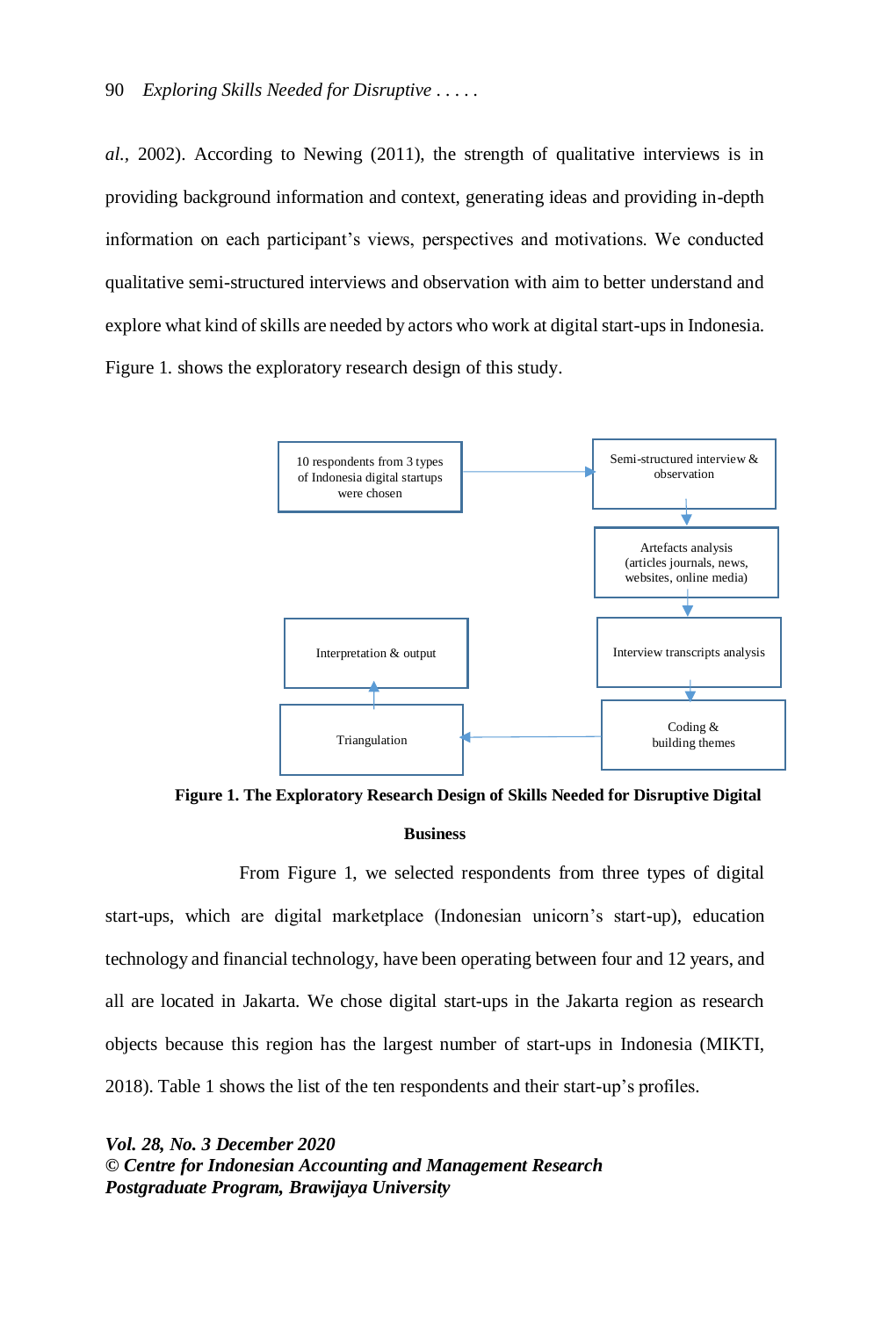| N <sub>0</sub> | <b>Respondents</b>                     |                             |                  |              |
|----------------|----------------------------------------|-----------------------------|------------------|--------------|
|                | <b>Job Position</b>                    | <b>Startup</b>              | Company's<br>Age | <b>Total</b> |
| 1              | Chief Executive Officer                | Digital Marketplace         | 9 years          | 1            |
| 2              | President                              | <b>Education Technology</b> | 12 years         | 1            |
| 3              | Vice President                         | <b>Education Technology</b> | 12 years         | 1            |
| $\overline{4}$ | Senior Manager of Product Category     | Digital Marketplace         | 10 years         | 1            |
| 5              | Virtual Product Development<br>Manager | Digital Marketplace         | 9 years          | 1            |
| 6              | Tutor Manager                          | <b>Education Technology</b> | 12 years         | 1            |
| 7              | Social Media Manager                   | <b>Education Technology</b> | 12 years         | 1            |
| 8              | <b>Content Analyst</b>                 | <b>Education Technology</b> | 5 years          | 1            |
| 9              | <b>HR</b> Generalist                   | Financial Technology        | 4 years          | 1            |
| 10             | <b>Technical Talent Acquisition</b>    | Financial Technology        | 4 years          | 1            |

**Table 1. Respondents and Startups Profiles**

*Source: primary data, the authors (2019)*

Table 1 shows that the ten respondents chosen to be interviewed included Clevel, senior managers, managers and staff. We chose to interview respondents from different managerial levels because skills at different levels of management are related to the differing role requirements at each managerial level (Huusko, 2006). Semi-structured interviews were conducted by face to face, email and telephone interviews, with a duration 45 to 50 minutes. The five core interview questions are about the respondent's experience about skills used to support his/her daily work and performance, challenges faced working in digital start-ups and innovation or idea creation (please see *Appendix 1* For a more detailed list of interview questions). Notebook and voice recording tools were used during the interview process, while the ethics statement and consent form was also deployed to the respective respondents to establish the ethics code and avoid conflicts of interest. To be included in this study, the respondent should have a minimum one year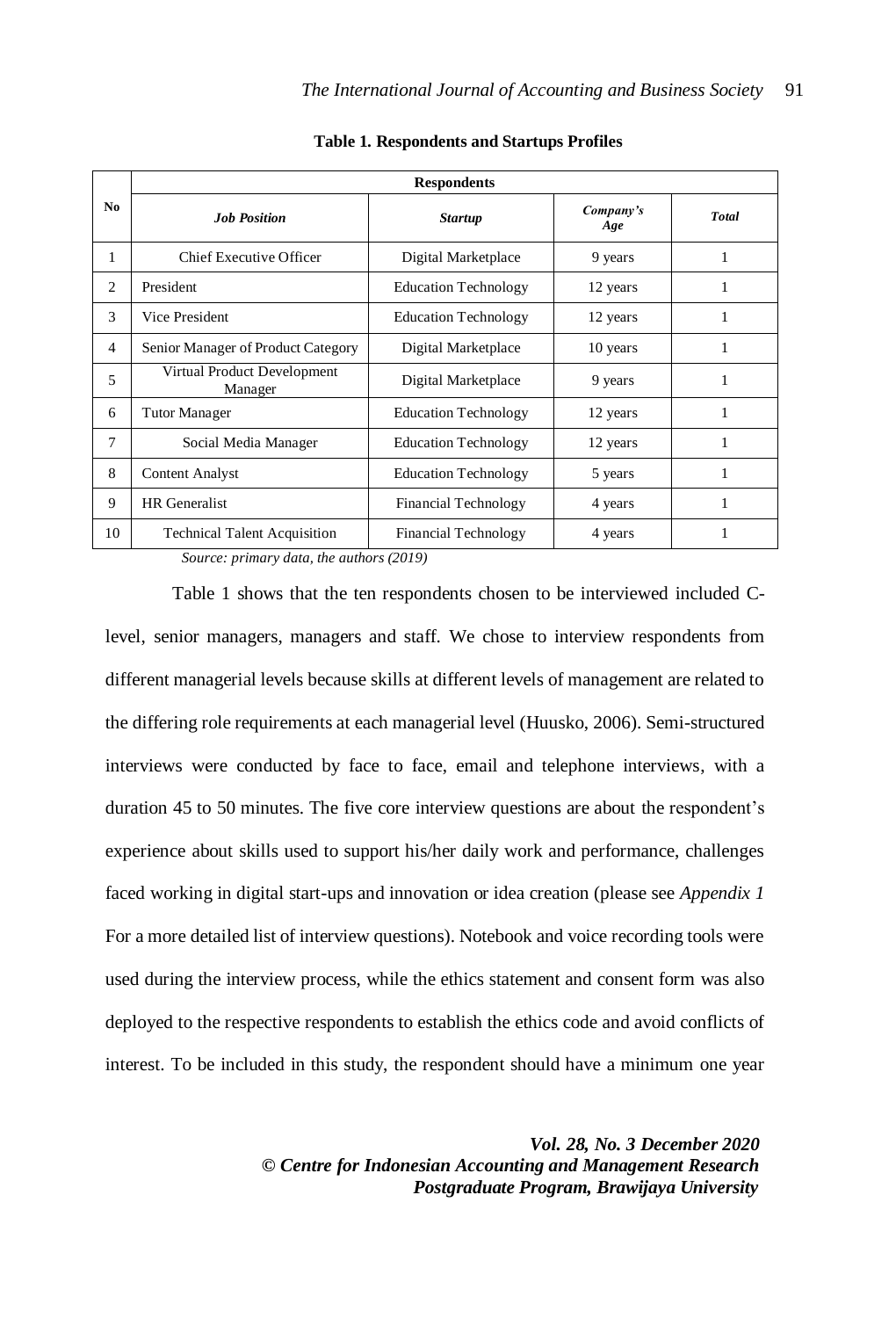working experience in a start-up. Respondents' ages ranged from 24 to 37 years old, and they had a variety of educational backgrounds from Bachelor's to Master's degrees.

We aimed to explore and gain insight from their experiences and perspectives regarding what hard skills and, particularly, soft skills are needed at work in digital startups as a form of disruptive digital business. For these reasons, we chose respondents that have work experiences at digital start-ups from one year two months to 12 years. Furthermore, we intended to explore how respondents deal with disruptive digital business since their first year and what skills they used to manage that condition. Meanwhile, the observation was conducted at an education technology start-up office located in Jakarta on April  $18<sup>th</sup>$ , 2019, with the aim of investigating the work and social environment at the digital start-up.

Saunders *et al.* (2016) state that a validity test is an essential for appropriateness of the measures researchers use, the accuracy of the analysis of the results, and generalizability of the findings. In order to validate the accuracy of the interview results, we used triangulation. In triangulation, *"The researcher makes use of multiple and different sources, methods, investigators, and theories to provide corroborating evidence"* (Creswell, 2013 p. 251).

Once we finished the semi-structured interviews, we performed triangulation by discussing the results of the in-depth interview transcripts and crosschecked with the president of the educational technology start-up as his superior to gain insight. The president of the education technology start-up also ensured quality and helped with checking between transcripts and implementation. Triangulation was also conducted by insight gained from the CEO of the digital marketplace (Indonesian unicorn) when he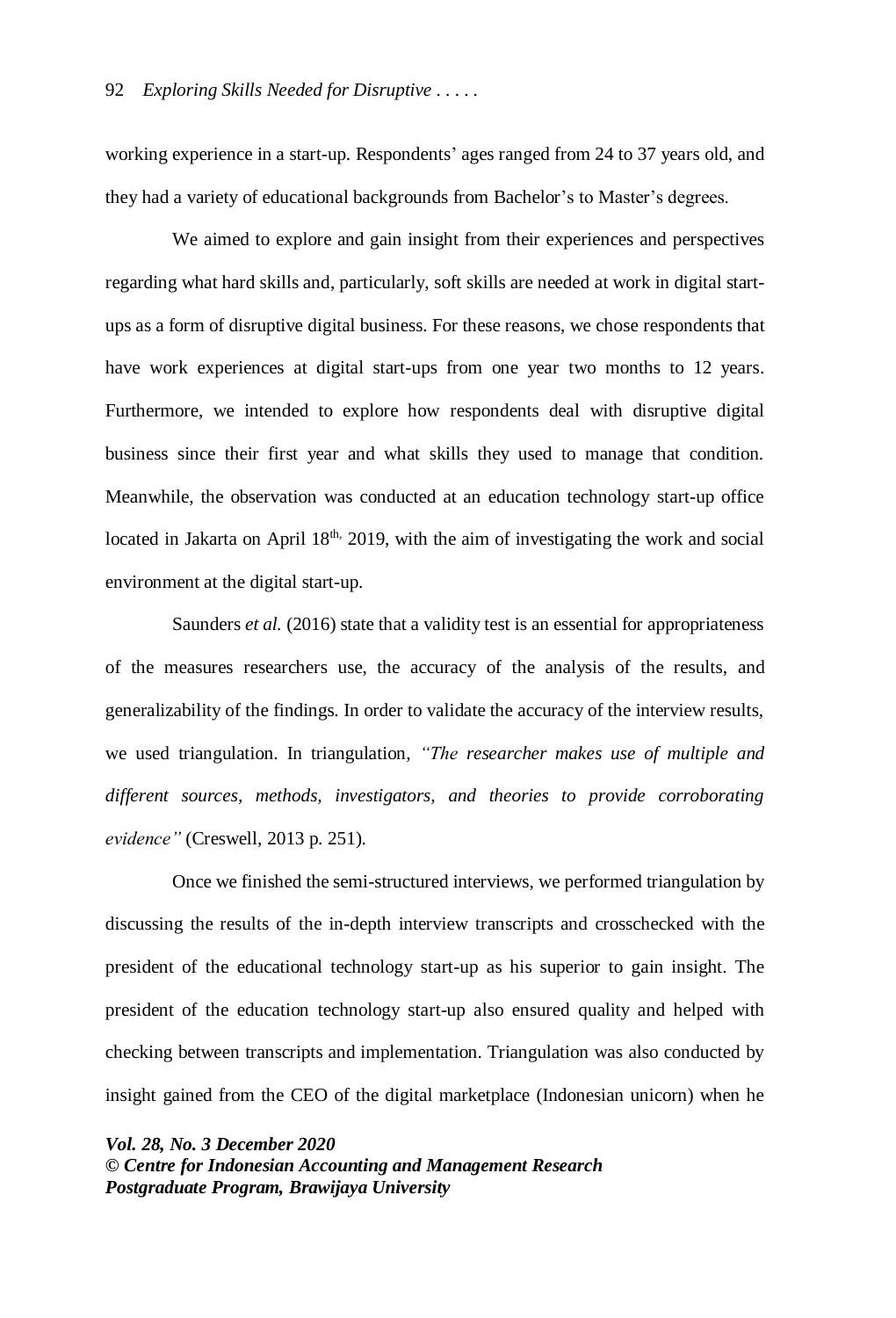shared knowledge and a question and answer session at a Knowledge Café event at SBM-ITB on Saturday, July 27th, 2019. The analysis and interpretation of interview results will be discussed in the findings and conclusion session.

## **FINDINGS**

This study aimed to explore and identify what skills are needed for disruptive digital business in the Indonesian context, particularly in the Jakarta region. Ten respondents answered and shared their experiences regarding skills that are used to support daily work and job performance along with challenges they face working at digital start-ups in this disruptive era. We analysed all the verbatim responses and had several codings. Eight themes emerged: (1) critical thinking, (2) self-disruption, (3) leadership skills, (4) analytical thinking, (5) management skills, (6) innovativeness, (7) social interaction skills, and (8) initiative mindsets.

*(1) Critical thinking.*

Among the ten respondents, critical thinking skill was mentioned by Tutor Manager (having 18 subordinates with three years' work experience at the education technology start-up) as one of the essential skills required in the digital business of education.

> *"For my position as Tutor Manager, I really need critical thinking skills, analytical thinking, scientific reasoning, and also I need managing people skills because I must manage and organize many tutors as my subordinates.*"  $-SY$ , *Tutor Manager*. *May 2019*

In an education technology start-up, having strong critical thinking is essential because the ability to think rationally is the core of the digital education business.

*(2) Self-disruption.*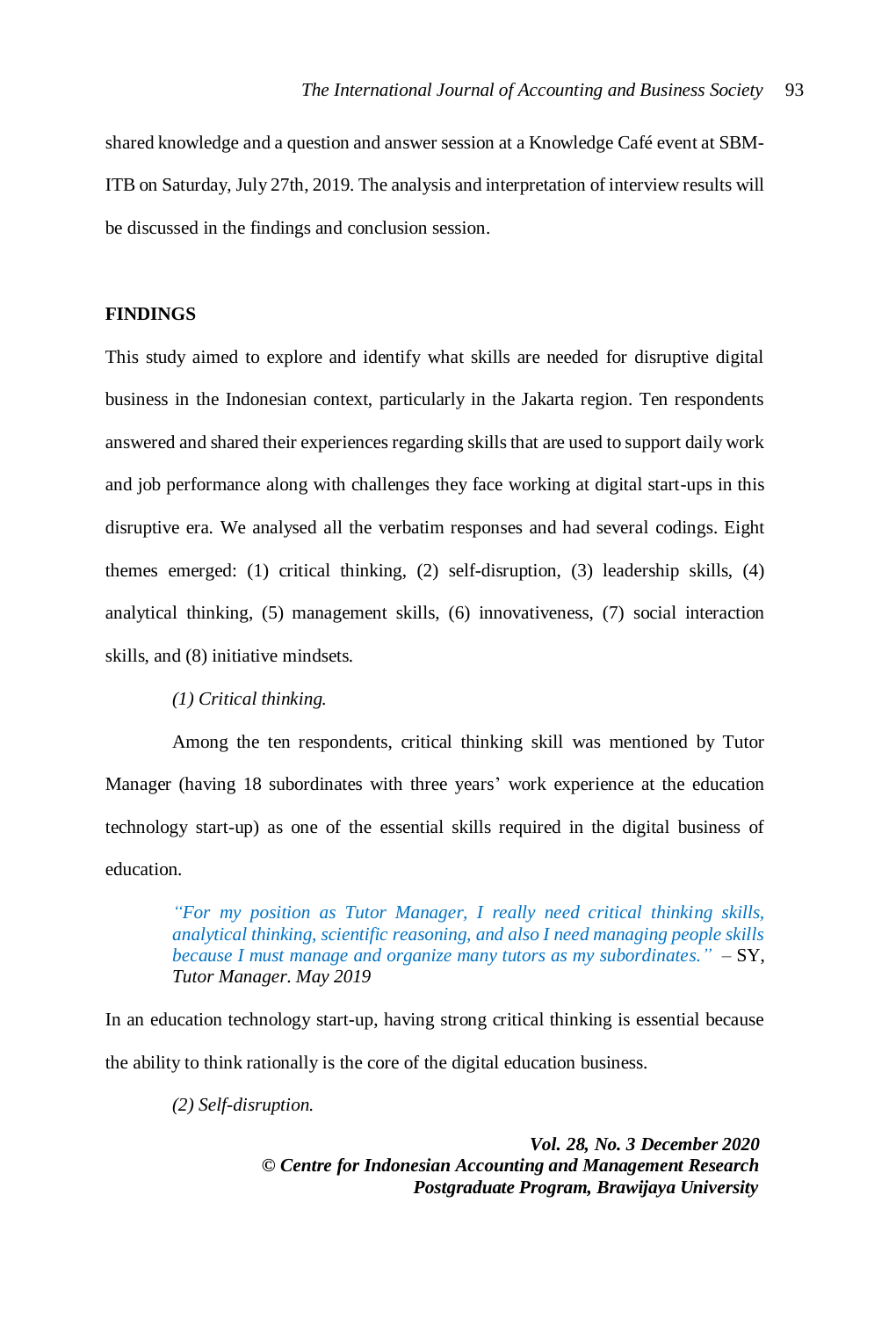This skill is unique and was stated by the founder of the Indonesian unicorn startup. Self-disruption refers to skills possessed by open-minded employees, who do not like the comfort zone and are accustomed to looking for new ideas to give more value to the work they do.

> *"I always encourage my team to do self-disruption. It means they should have a mindset that there is something to be disrupted or change to be better and not live in a comfort zone.*" *‒ AZ, CEO, July 2019*

Two of the ten respondents acknowledged that self-disruption is one of the critical soft skills for managing a disruptive digital business in order to obtain company competitiveness.

> *"What I like the most about working at a digital marketplace is everyone has passion to generate an idea and make positive change."* ‒ *LT, Product Category Senior Manager, March 2019*

A similar experience about self-disruptive ability was shared by the senior managerial at another digital marketplace (Indonesian unicorn). Always creating a fresh idea and delivering positive change in their everyday work seems to be a pivotal soft skill for a digital start-up in the unicorn category.

*(3) Leadership skills*

Four of the ten respondents shared how important leadership skills are in digital start-ups. A senior manager at the digital marketplace (Indonesian unicorn) who has six subordinates admitted that leadership skills are important to managing a team.

> *"I think it's essential that every employee has leadership skills."* ‒ *LT, Product Category Senior Manager, March 2019*

> Moreover, leadership skills were also acknowledged by three staff members at

the education technology and financial technology start-ups as predominant soft skills

they must have.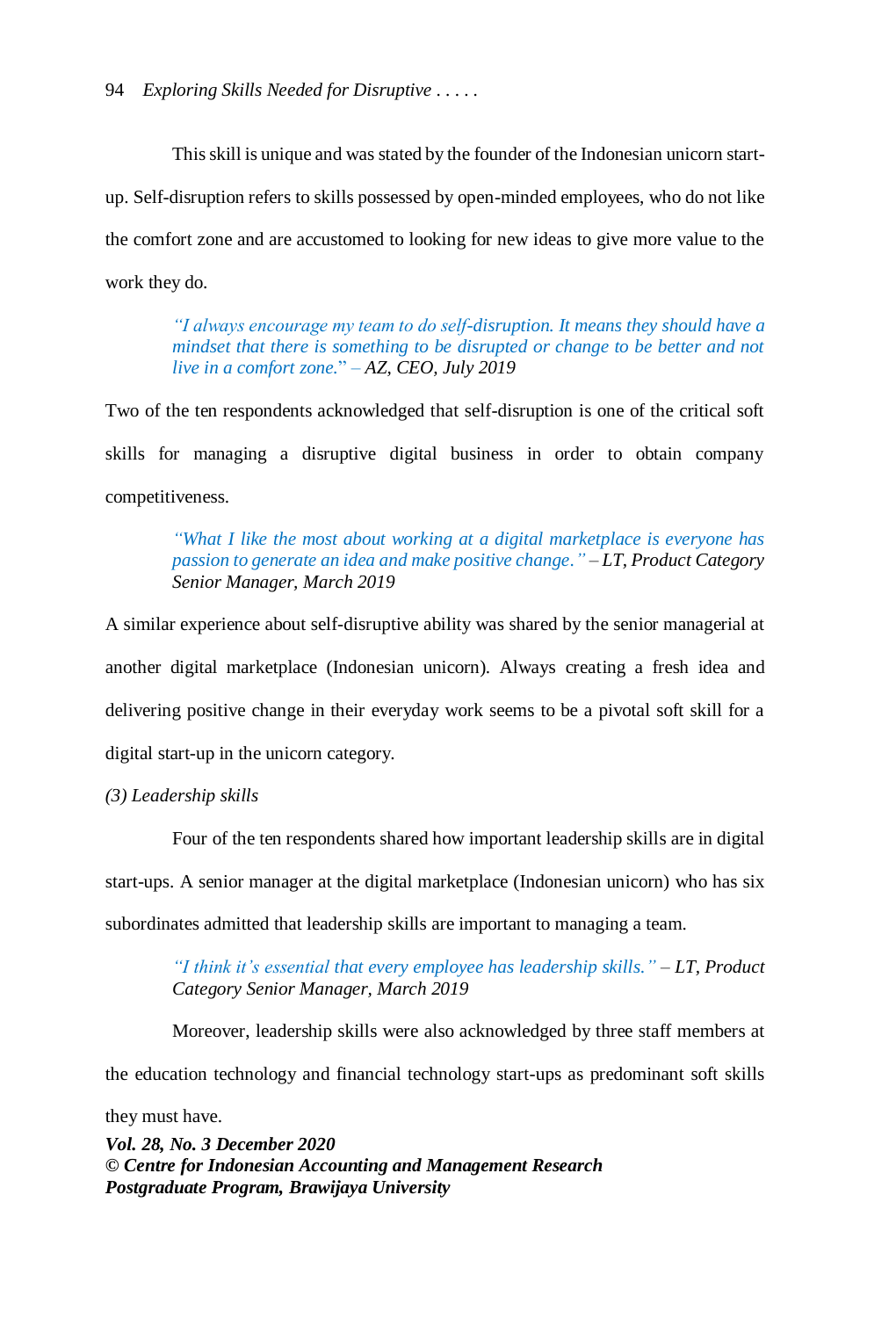*"Besides being up to date about what happening technology, I need to have leadership skills for my job because I must handle junior employees and give them direction during onboard."* ‒ AW*, Technical Talent Acquisition, August 2019*

*"As content analyst, I need to lead my team to fulfil the project's goal"– EM, Content Analyst, April 201*9

*"Since I joined this company, I feel that I must have a leadership spirit, even though at the moment I do not have subordinates. However, I need leadership skills to manage myself…"* ‒ *OL, HR Generalist, August 2019*

One of digital start-up characteristics is remote working, and relevant with Blank (2010), who stated that a start-up is a temporary organization that tries to find a business model that is repeatable and scalable. Thus, in this phase, all of the digital start-up's employees should have the ability to manage and lead themselves to achieve the company's goal.

*(4) Analytical thinking*

The ability to examine anything that relates to daily work and problems in detailed systematic information was also mentioned by the respondent at an education technology start-up who usually deals with the project and meets what the client needs.

*"I think in my job position, I need analytical thinking and time management to fulfil my target…"* ‒ *EM, Content Analyst, April 2019*

*(5) Management skills*

Two of the ten respondents mentioned that management skills are needed in digital start-ups to manage their work and achieve the company's goal.

> *"...as vice president of engineering, I really need management and leadership skills…"* ‒ *IPH, Vice President of Engineering, May 2019*

> *"At Education Technology start-up, managing resources tutoring is needed…"*  ‒ *SY, Tutor Manager, June 2019*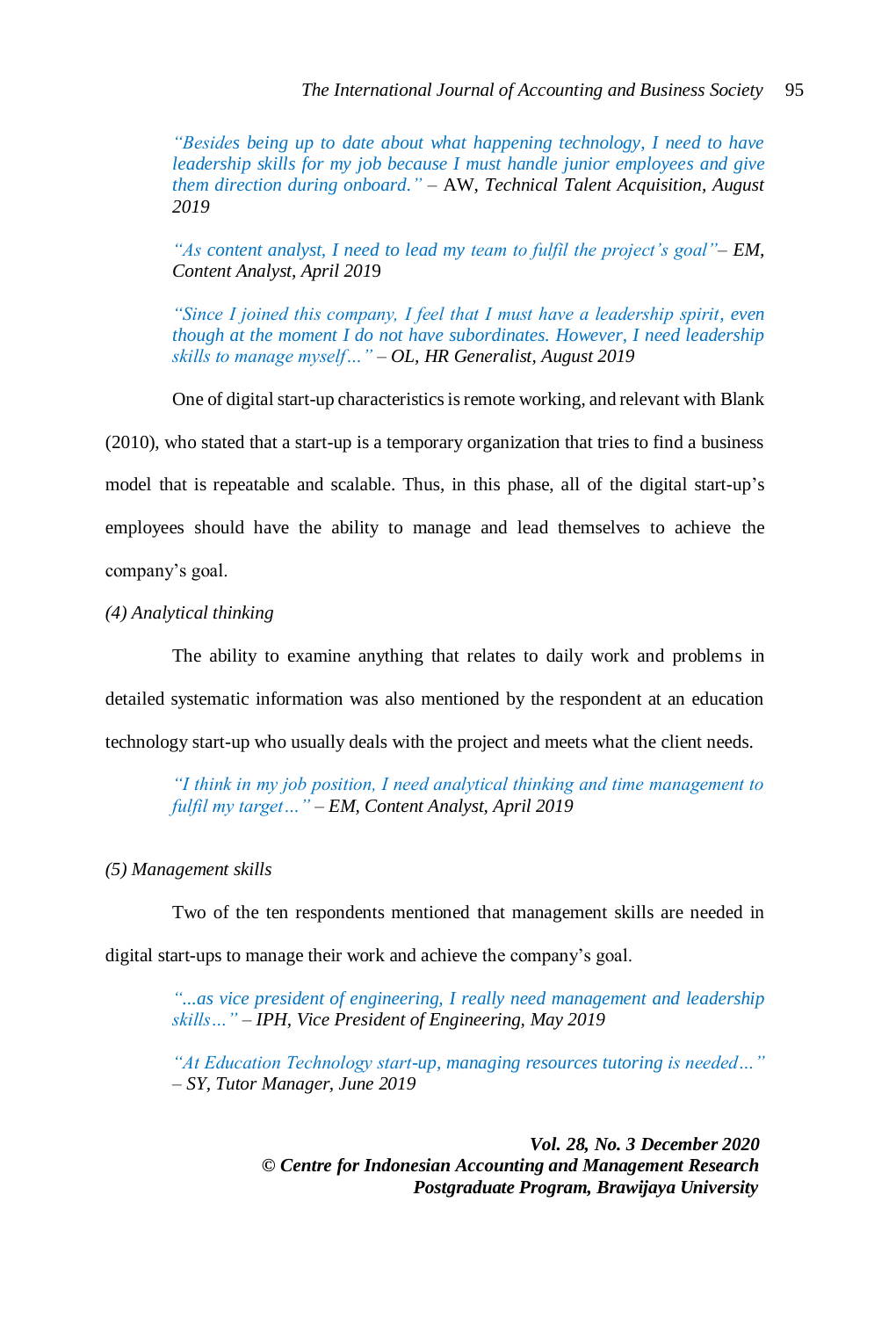The ability to the do plan-do-check-act cycle is also important and needed in digital start-ups. In particular, this hard skill becomes a pre-requisite for managers and Clevels to manage their teams.

*(6) Innovativeness*

Six of the ten respondents acknowledged that innovativeness is a vital skill needed by a digital start-up in any stage. A senior manager at a digital marketplace (Indonesian unicorn) stated:

> *"Yes, we do innovation. As an innovation process, we do research…[ ], developed new features…"* ‒ *LT, Product Category Senior Manager,* March 2019

We analyse that digital start-ups as a new business model in the disruptive era must adopt the new technology and platform-based business model. Therefore, they must do innovation, and this is mostly radical innovation at all organizational levels, from top to down.

*"…Yes, I think every employee must have innovativeness. This mindset is not only limited to engineering employees, but it is for all employees."* ‒ *IPH, Vice President of Engineering*, *May 2019*

*"Innovativeness became a significant driver for us to grow. This skill is what we are looking for in employees."* ‒ *WS, President, July 2019*

From the results of the interviews, results, we found that from the C-level, Indonesian digital start-ups admit that innovativeness is a driver for the company's growth and having competitive advantages. Thus, this soft skill is a priority all people in digital start-ups must have.

> *"I usually deal with how to fulfil projects from users, offering great innovation that user needs are a plus."* ‒ *EM, Content Analyst, April 2019*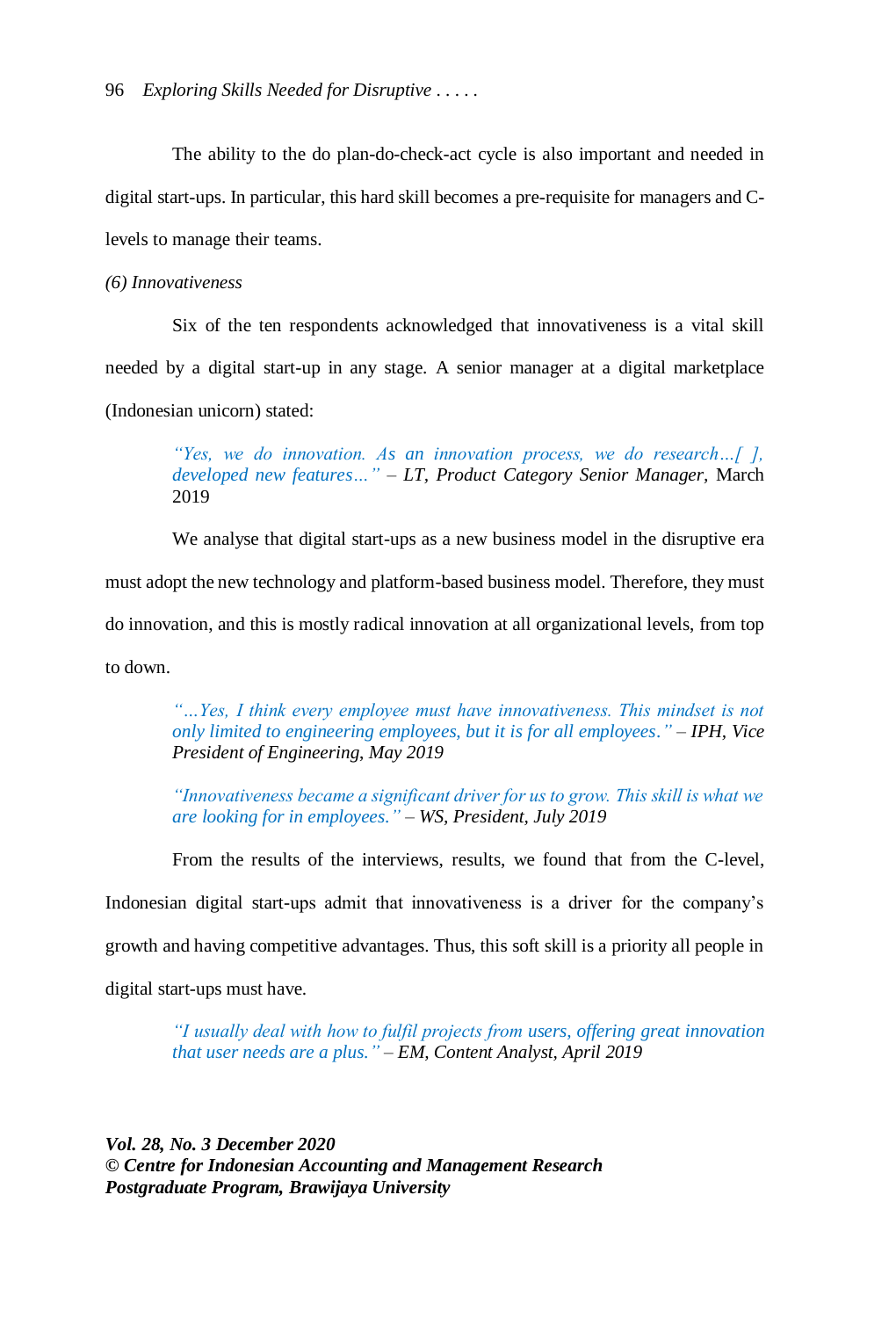*"I challenge myself and my team members to have innovation, particularly in the innovation process to deliver education materials effectively.*" – *SY, Tutor Manager, June 2019*

*"Even though I am in a non-operation division, innovativeness is very essential in my work, at least modifying my working process to be more effective and efficient."* ‒ *AW, Technical Talent Acquisition, August 2019*

We also found from the interview results that employees from all levels – staff level, supervisor, manager, senior manager and C-level – all shared that working at digital start-ups requires innovativeness skills. The innovations they mentioned not only gave birth to ideas that make products or services that can meet the needs and desires of the community, but also include innovating in everyday work to be more effective and efficient, such as shared by technical talent acquisition at the financial technology startup mentioned above.

### *(7) Social interaction skills*

This soft skill, which shows an individual's ability to have effective communication and interaction in his/her community, was mentioned by three of ten respondents at this research. From the interview results, we learned a lower-level management representative, an HR generalist at the financial technology start-up, admitted that a novice worker at digital start-up must be able to bring him/herself.

> *"Besides having initiative and leadership skills, I think we should be active and confident working at a digital start-up"* ‒ *OL, HR Generalist, August 2019*

We analyse that good communication and coordination in formal and informal contexts are also important in one team and across teams.

> *"I usually work not only with my team but also across teams and with agents, partners and customers as well, so ability to communicate and social interaction skills str a must…" ‒ NS, Virtual Product Development Manager, May 2019*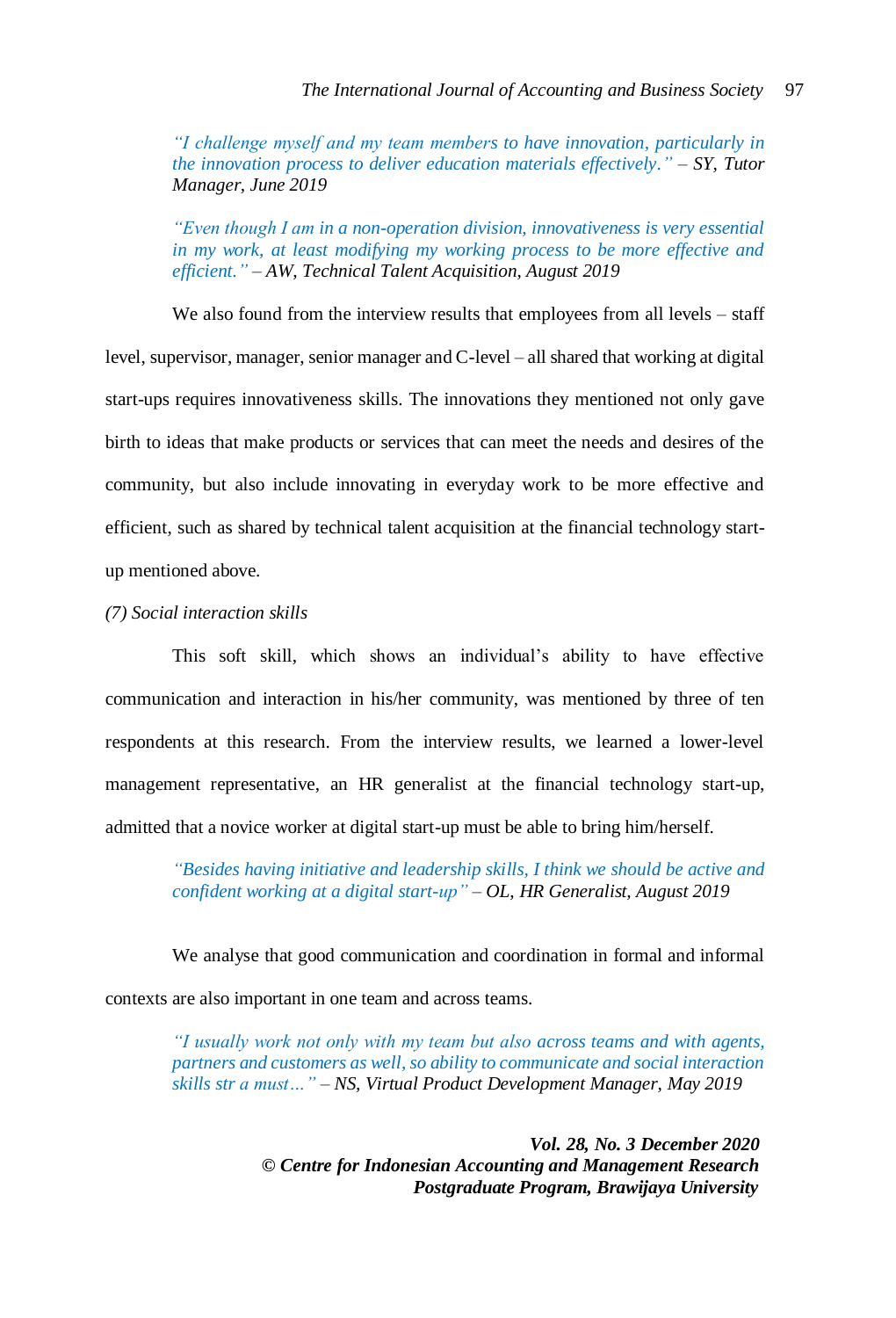*"I see that many potential employees still have a lack of confidence, so they should boost their self-confidence level, and they will become greater...*"  $-AZ$ , *Chief Executive Officer, July 2019*

From the interview results, we found that many employees of digital start-ups have an outstanding hard skill in fulfilling their tasks, but they also face a lack of selfconfidence. These phenomena were explored by the founder of a digital marketplace (Indonesian unicorn) and become constructive opportunities for academicians, schools and universities to provide suitable syllabus and learning models to meet this skill need.

#### *(8) Initiative mindset*

Two of the ten respondents acknowledge that having a mindset to take action

without their superior's instruction is an important skill needed at digital start-ups.

*"Initiative is very pivotal, because initiative comes from employees and leaders. When employees have initiative. and leaders drive them...much more ideas will emerge, and this is creating innovation for this company*" – *LT, Product Category Senior Manager, March 2019*

*"I encourage myself and my team to have initiative mindsets because fresh ideas come from initiative…"* ‒ *ACA, Social Media Manager, June 2019*

We found that an initiative mindset is an asset and becomes an innovation driver for all employee levels because, from this soft skill, more fresh ideas will develop that could be commercialised by the company if feasible.

## **CONCLUSIONS**

*Vol. 28, No. 3 December 2020 © Centre for Indonesian Accounting and Management Research Postgraduate Program, Brawijaya University* In summary, to answer the research question about what are skills needed to manage disruptive digital business in Indonesia context, this research presents evidence that there are eight skills needed to manage a disruptive digital business in Indonesia. They require both soft skills, which consist of innovativeness, leadership, social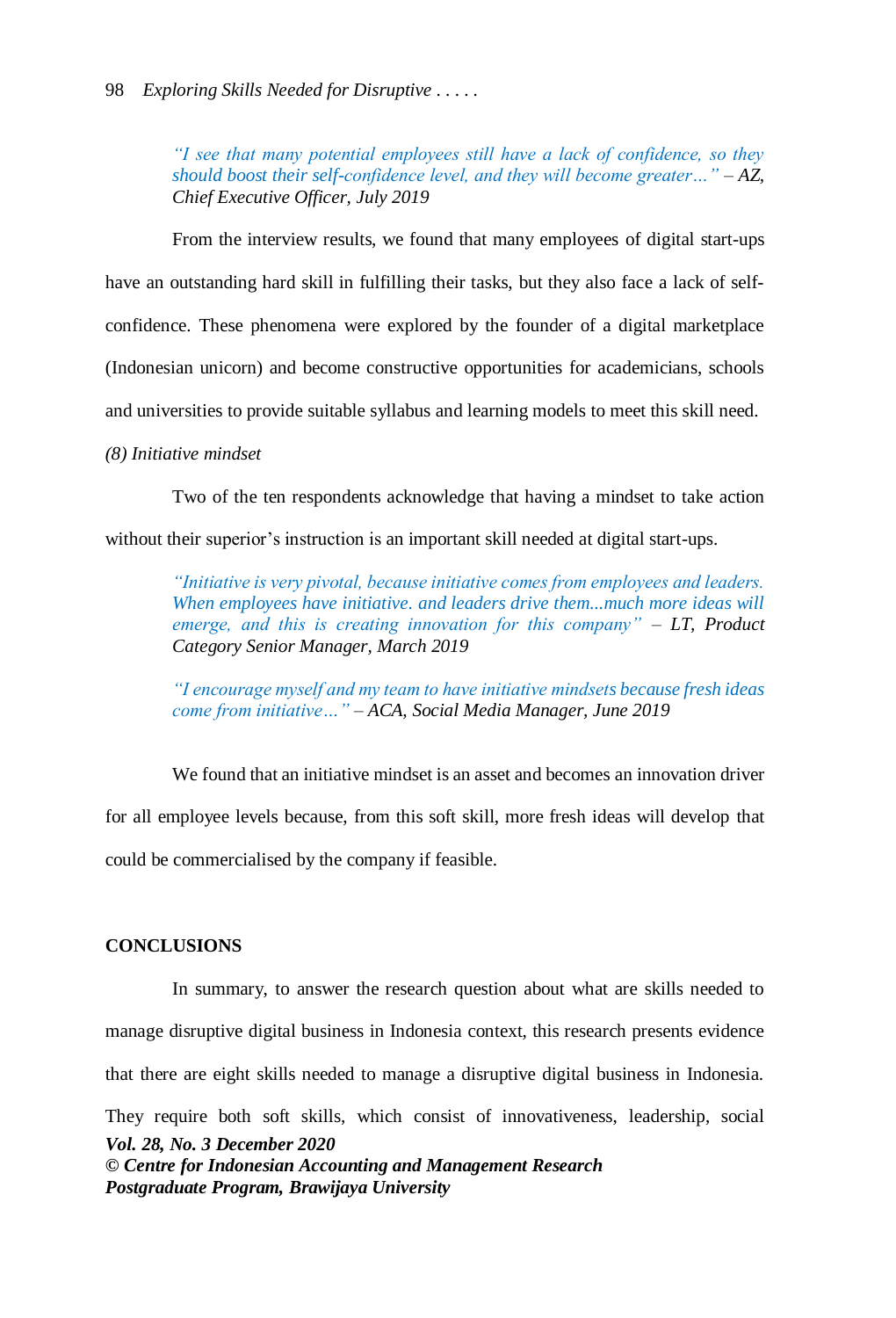interaction, initiative mindset, self-disruption, and critical thinking, and 2) hard skills, which consist of management skills and analytical thinking. This result was supported and relevant to previous study regarding skills needed in the future, which are information brokerage skills, basic ICT skills and management skills as part of the hard skills set, and social interaction, thinking skills and applications of knowledge as a soft skills set (Colombo *et al.,*2019).

From the results, we also found that soft skills sets are more needed in digital start-ups, where, based on the results of coding and themes, we found that innovativeness is the priority and was widely reported by six of the ten respondents. In the *Merriam-Webster Dictionary*, the word "innovativeness" is defined as the quality of being innovative. We conclude from the interview transcripts that innovativeness skill is an employee's ability to be innovative in their jobs. This is not only about creating a new product or service; it also includes innovation for work process to be more effective and efficient. This result also supported and related to Ortiz-Villajos and Sotoca (2017), which acknowledges that there is a positive and significant relationship between innovation and business survival. Furthermore, we found in Indonesian disruptive digital business that innovation is not only vital for business survival, but innovativeness becomes a significant driver for the growth of digital start-ups, as stated by one respondent (president of the education technology start-up).

Leadership skill is second in the priority skills that referred by respondents. We conclude that leadership skill is the ability to lead oneself to achieve better job performance and to lead and help other employees achieve goals. This result supported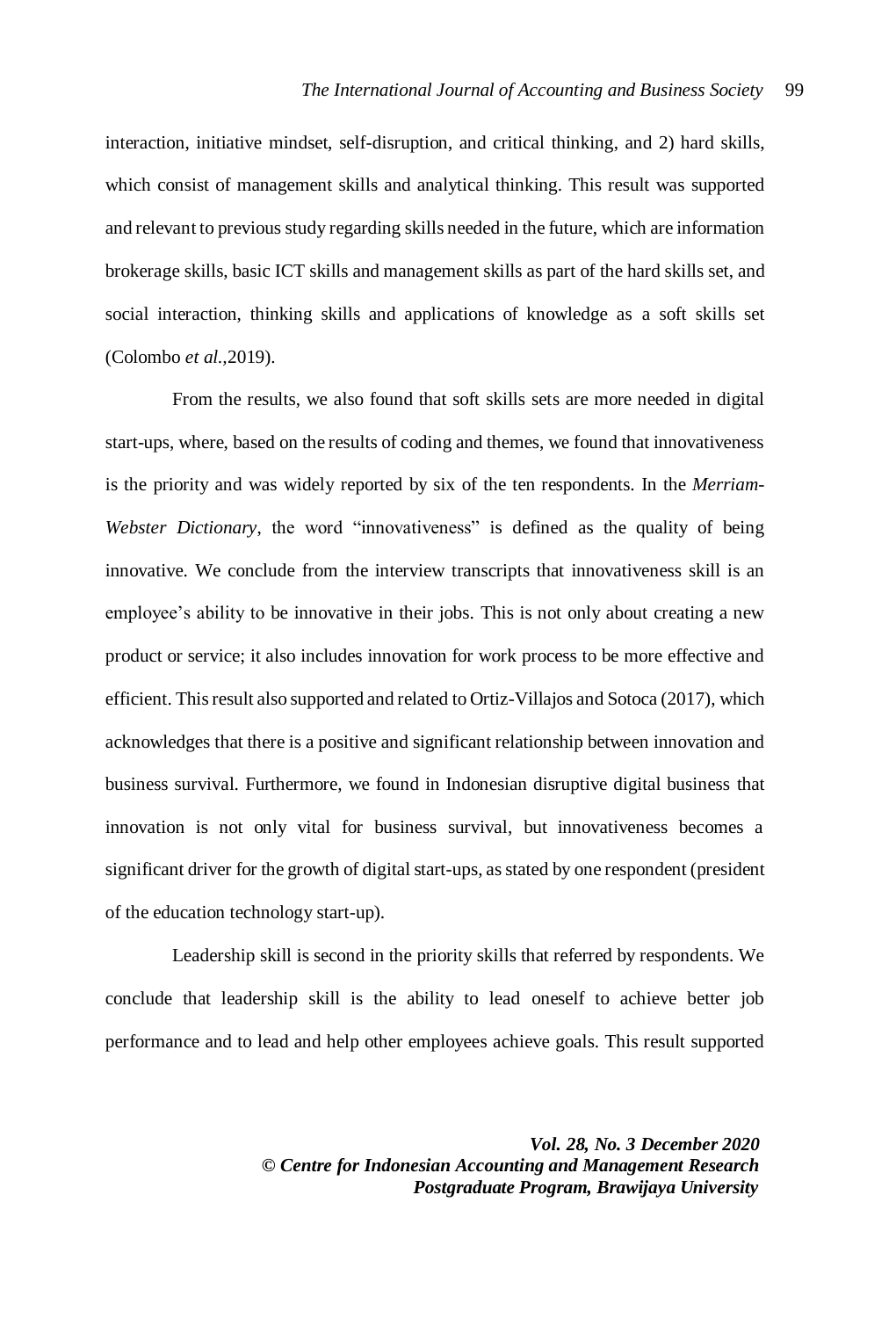and is relevant to previous research that leadership skill is one of the essential skills needed to manage a digital business (Sousa and Rocha, 2017).

We found that social interaction skill with all stakeholders is the third soft skill as referenced by three of ten respondents. We conclude that social interaction skills have a pivotal role in building and maintaining the digital start-up ecosystem in today's sharing economy. Botsman and Roger (2011) acknowledge that a sharing economy has the potential to strengthen social cohesion by connecting each individual through digital technology and stimulate entrepreneurship. Moreover, because the nature of a digital start-up involves remote work, social interaction is also done with the help of digital technology. Therefore, the ability to use digital communication platforms efficiently and effectively is important to all levels of employees (Kim and Song, 2018).

This research is novel because it is intended to complement the previous research of skills required at work, particularly what skills are needed in the disruptive digital era, especially in the Indonesian context. We found that there are three top soft skills sets that are needed to manage in disruptive digital business in Indonesia: (1) innovativeness, (2) leadership and (3) social interaction. We also found specific skills named "selfdisruptive" skills. Because digital start-up includes a mindset of survival and entrepreneurism, having self-disruptive mindset is an advantage for business growth. We conclude that a self-disruptive mindset and an execution to do something better and bravery to change oneself to be a better person are vital in this context.

Finally, we acknowledge that this preliminary result needs to be followed up with further research. Thus, we suggest future research could expand research object to another region of Indonesia regarding holistic results and add focus group discussion to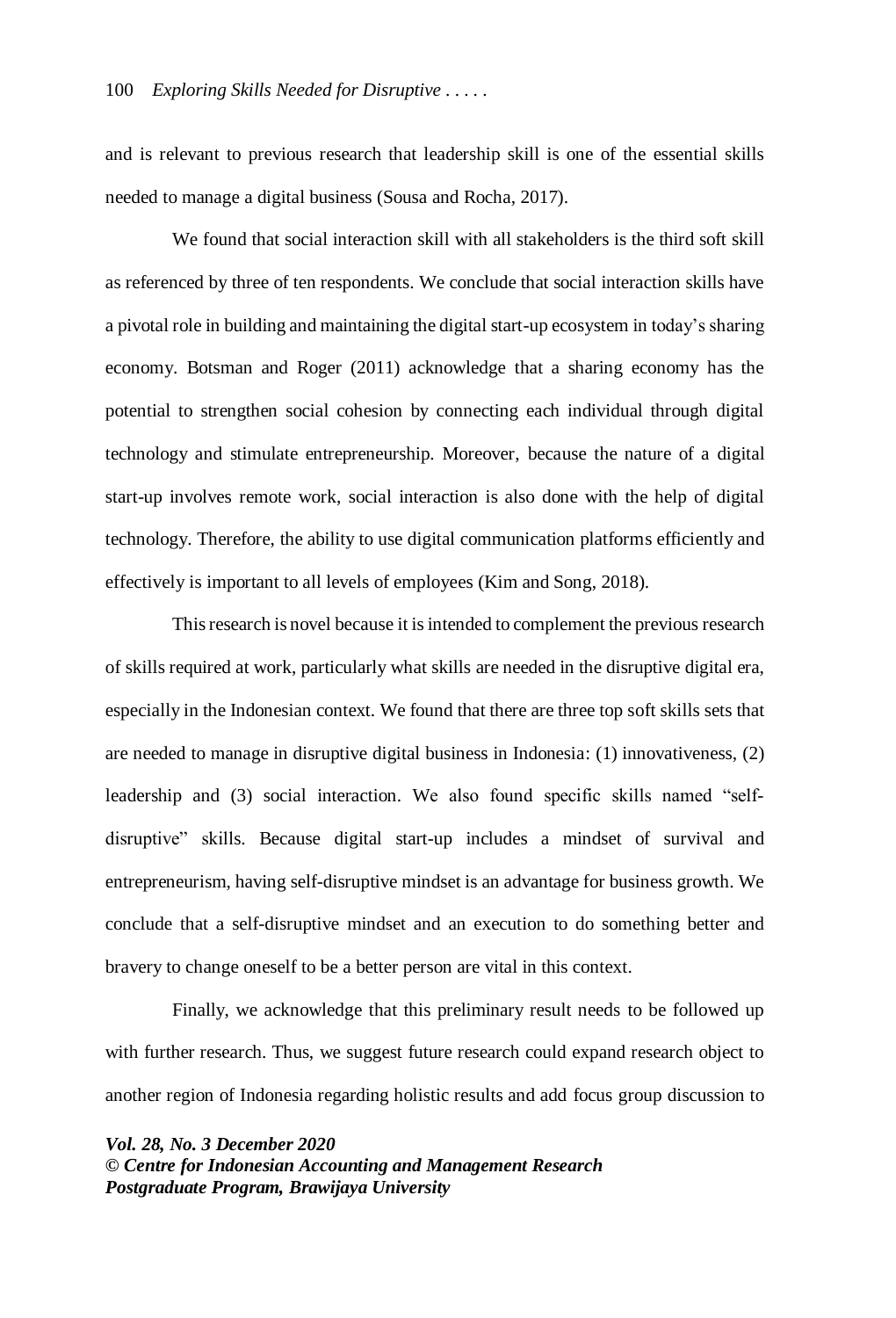collect primary data. Future research could also examine the effectiveness of selfdisruptive skills to accelerate digital start-up innovation.

#### **The Authors**

<sup>1</sup>Dewi Wahyu Handayani is a full-time doctoral student at School of Business and Management – Bandung Institute of Technology, Bandung Indonesia. Her main research are human capital management and learning organization.

Address: Jl. Ganesha 10, Bandung – West Java, Indonesia, mobile phone: +62- 08159271326. For author designates to whom decision, proofs, and reprint requests should be sent, please contact Dewi Wahyu Handayani at email address: [dewi\\_wahyu@sbm-itb.ac.id](mailto:dewi_wahyu@sbm-itb.ac.id)

<sup>2</sup>Jann Hidajat Tjakraatmadja is a professor of Knowledge Management and Learning Organization at School of Business and Management – Bandung Institute of Technology, Bandung Indonesia. He has been proactive in the professional academic community, and has been appointed President of Knowledge Management Society Indonesia (KMSI) since 2007. His main research is knowledge management, learning organization, innovation, intellectual capital, and human capital management. Address: Jl. Ganesha 10, Bandung – West Java, Indonesia, phone: +62-022-2500935, email: [jannhidajat@sbm](mailto:jannhidajat@sbm-itb.ac.id)[itb.ac.id](mailto:jannhidajat@sbm-itb.ac.id)

 $3A$ chmad Ghazali is an assistant professor, lecturer and Director of Quality & Assurance and Accreditation at School of Business and Management – Bandung Institute of Technology. His main research is knowledge management, human capital and learning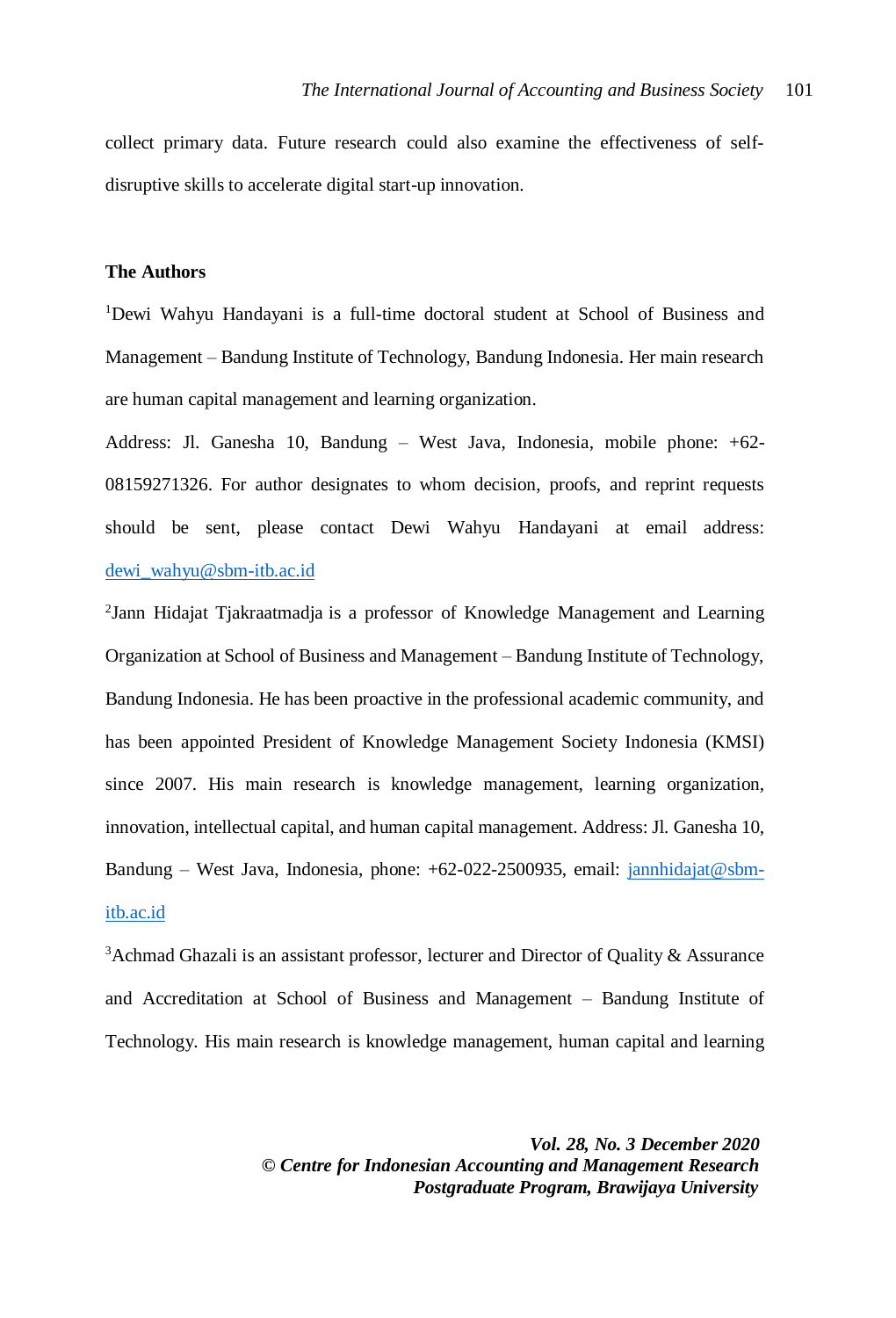102 *Exploring Skills Needed for Disruptive . . . . .*

organization. Address: Jl. Ganesha 10, Bandung – West Java, Indonesia, phone: +62-022- 2500935, email: [achmadghazali@sbm-itb.ac.id](mailto:achmadghazali@sbm-itb.ac.id)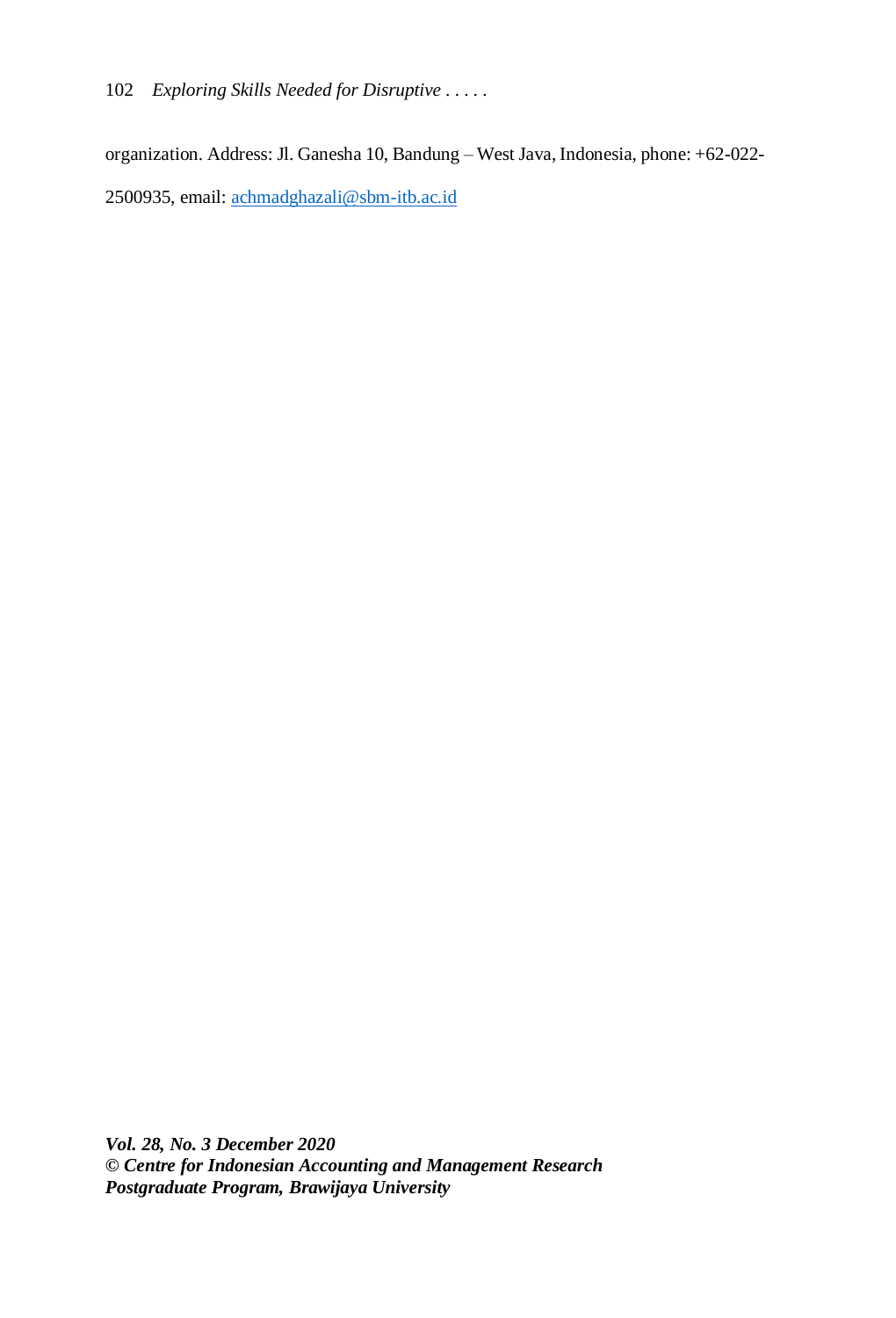### **REFERENCES**

Bennet, N. and Lemoine, G. J. 2014. What a difference a word makes: understanding threats to performance in VUCA world. *Business Horizons,* (*2014*) Vol. *57*, 311-317

Blank, S. 2010, "What's a startup? First principles", available at: http://steveblank.com/2010/01/25/ whats-a-startup-first-principles/ (accessed December 15, 2018).

Botsman, R. and Roger, R. 2011. *What's Mine Is Yours: How Collaborative Consumption is Changing the Way We Live.* HarperCollins Business.

Brian, L.D. and Barry, J.S. *How to Be an Effective Trainer: Skills for Managers and New Trainers*. 3rd Edition. Wiley Publisher (February 18, 1998) Chard,K., Caton, S., Rana, O., and Burbendorfer, K., 2010. *Social Cloud: Cloud Computing in Social Networks.* IEEE Explore Digital Library. 2010

Christensen, C.M. 1997. *The innovators' dilemma: when new technologies caused great firms to fail*. Harvard Business Review Press.

Colombo, E., Mercorio, F., and Mezzanzanica, M., 2019. AI Meets Labor Market: Exploring the Link Between Automation and Skills. *Elsevier, Vol.47(C)* 2019: 27-37. DOI: 10.1016/j.infoecopol.2019.05.003

Cusumano, M. A. 2015. How Traditional Firms Must Compete in the Sharing Economy. *Communications of the ACM.* January 2015, Vol.58, No. 1, P. 32-34. <https://doi.org/10.1145/2688487>

Creswell, J. W. 2013. *Qualitative Inquiry and Research Design; Choosing Among Five Approaches.* Sage Publication, Third Edition.

Guinard, D., Trifa, V., Matern, F., and Wilde, E., 2011. *From the Internet of Things to The Web of Things: Resources-Oriented Architecture and Best Practices.* Springer, New York, Dordrecht, Heidelberg, London, 2011 (Chapter 5).

Hamari, J., Sjoklint, M, and Ukkonen, A. 2015. The sharing economy: Why people participate in collaborative consumption. *Journal of the Association for Information Science and Technology.* Vol. 67 (9): 2047-2059. https://doi.org/10.1002/asi.23552

Hendarman, A.F., and Tjakraatmadja, J.H. 2012. Relationship among Soft Skills, Hard Skills, and Innovativeness of Knowledge Workers in the Knowledge Economy Era. *Procedia – Social and Behavioral Science* 52: 35 – 44. DOI: 10.1016/j.sbspro.2012.09.439

Huusko, Liisa. 2006. The Lack of Skills: An Obstacle in Teamwork*. Team Performance Management*, Vo. 12 (1/2):5-16. 2006. <https://doi.org/10.1108/13527590610652756>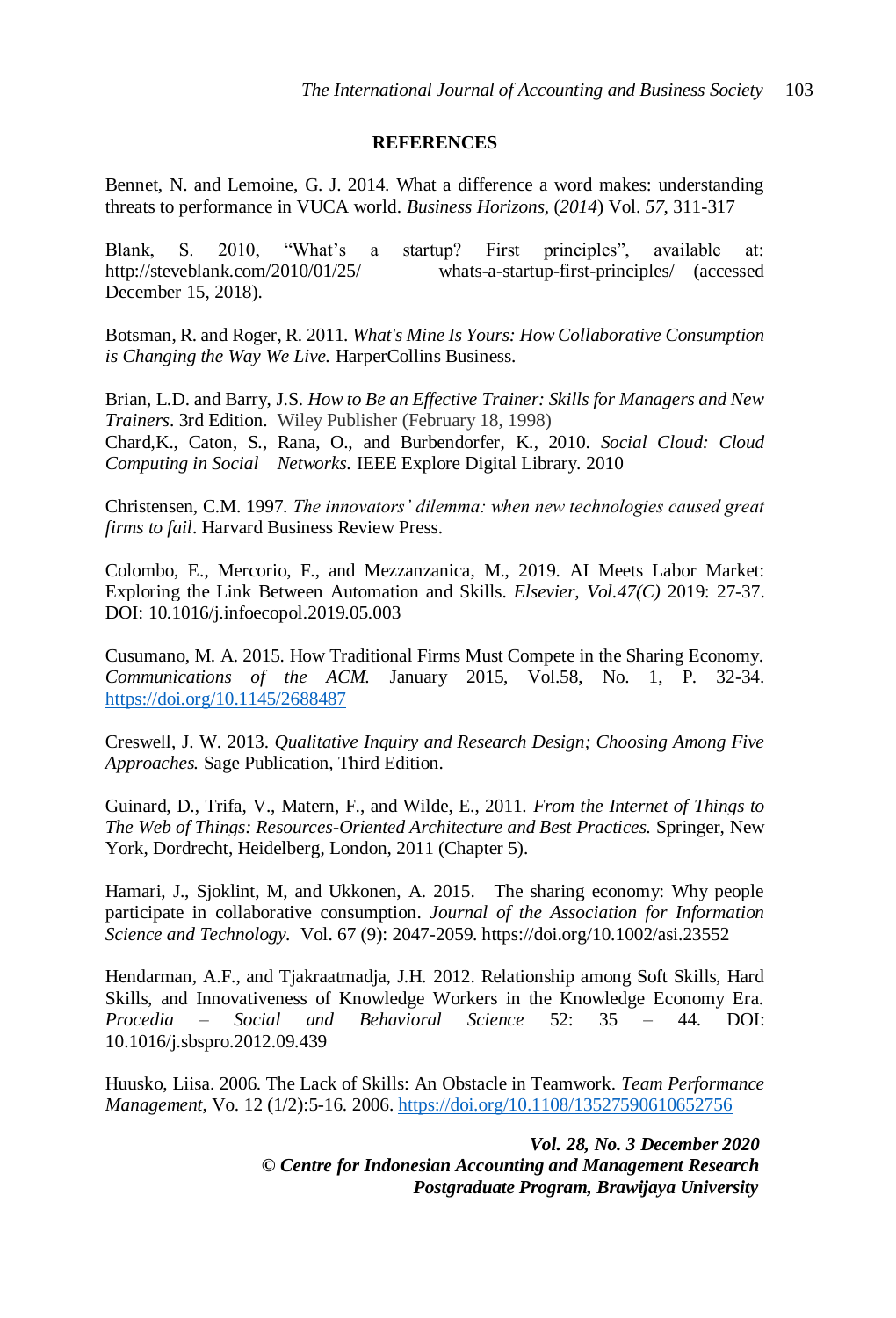Kim, M. and Song, D. 2018. When Brand-Related UGC Induces Effectiveness on Social Media: The Role of Content Sponsorship and Content Type*. International Journal of Advertising*, Vol.37 (1): 105–24. https://doi.org/10.1080/02650487.2017.1349031

King, E. and Badham, R. 2018. Leadership in Uncertainty: The Mindfulness Solution*. Organizational Dynamic* (2018) Published online before print September. DOI: 10.1016/j.orgdyn.2018.08.005

Kun, P. and Weinberger, C. 2005. Leadership Skills and Wages. *Journal of Labor Economics.* 2005 Vol. 23 (3): 395-436. https://econpapers.repec.org/RePEc:iza:izadps:dp482

Lansiti, M., and Levien, R., 2004. Strategy as Ecology*. Harvard Business Review.*

(March) 2004: 68-78.

Laar, E.V., Deursen, A.J.A.M., Dijk, J.A.G.M, and Haan, J. 2020. Measuring the levels of 21st-century digital skills among professionals working within the creative industries: A performance-based approach. *Poetics. Elsevier.* Available online 28 January 2020, 101434. https://doi.org/10.1016/j.poetic.2020.101434

Lawler, E. and Ledford, G. 1992. A skill-based approach to human resource management. *European Management Journal. Elsevier.* Vol. 10 issue 4: 383-391. https://doi.org/10.1016/0263-2373(92)90002-L

MIKTI, Indonesia Digital Creative Industry Society. 2018. Mapping & Database Startup Indonesia 2018. MIKTI dan Teknopreneur Indonesia

Monoarfa. 2018 available at [https://ekonomi.kompas.com/read/2018/12/03/175532426/peluang-kesuksesan-startup](https://ekonomi.kompas.com/read/2018/12/03/175532426/peluang-kesuksesan-startup-hanya-5-persen-apa-sebabnya)[hanya-5-persen-apa-sebabnya](https://ekonomi.kompas.com/read/2018/12/03/175532426/peluang-kesuksesan-startup-hanya-5-persen-apa-sebabnya) (accessed February 12, 2019).

Nanda, R., and Rhodes-Kropf, M. 2013. Investment Cycle and Startup Innovation*. Journal of Financial Economics. Emerald*, Vol. 110. Issue 2. 2013: 403-418. DOI: 10.1016/j.jfineco.2013.07.001

Newing, H.S., Puri, R.K. and Watson, C.W. 2011*. Conducting research in conservation: Social science methods and practice*. Publisher: Routledge

Ngang, T.K. and Chan, N.A.A. 2015. Teacher Leadership and Classroom Management Practice on Special Education with Learning Disability. *Procedia – Social and Behavioural Science. Elsevier.* Vol. 205: 2-7. https://www.sciencedirect.com/science/journal/18770428

Nyhan, B. 1998. Strategy – Experiences of European Companies. *Industrial and Commercial Training. Emerald.* Vol. 30 No. 7, pp. 267- 273. *<https://doi.org/10.1108/00197859810242897>*

Reeves and Love. 2012. *Developing Leaders in a VUCA Environment.* Executive Development at UNC Kenan-Flagler. 2012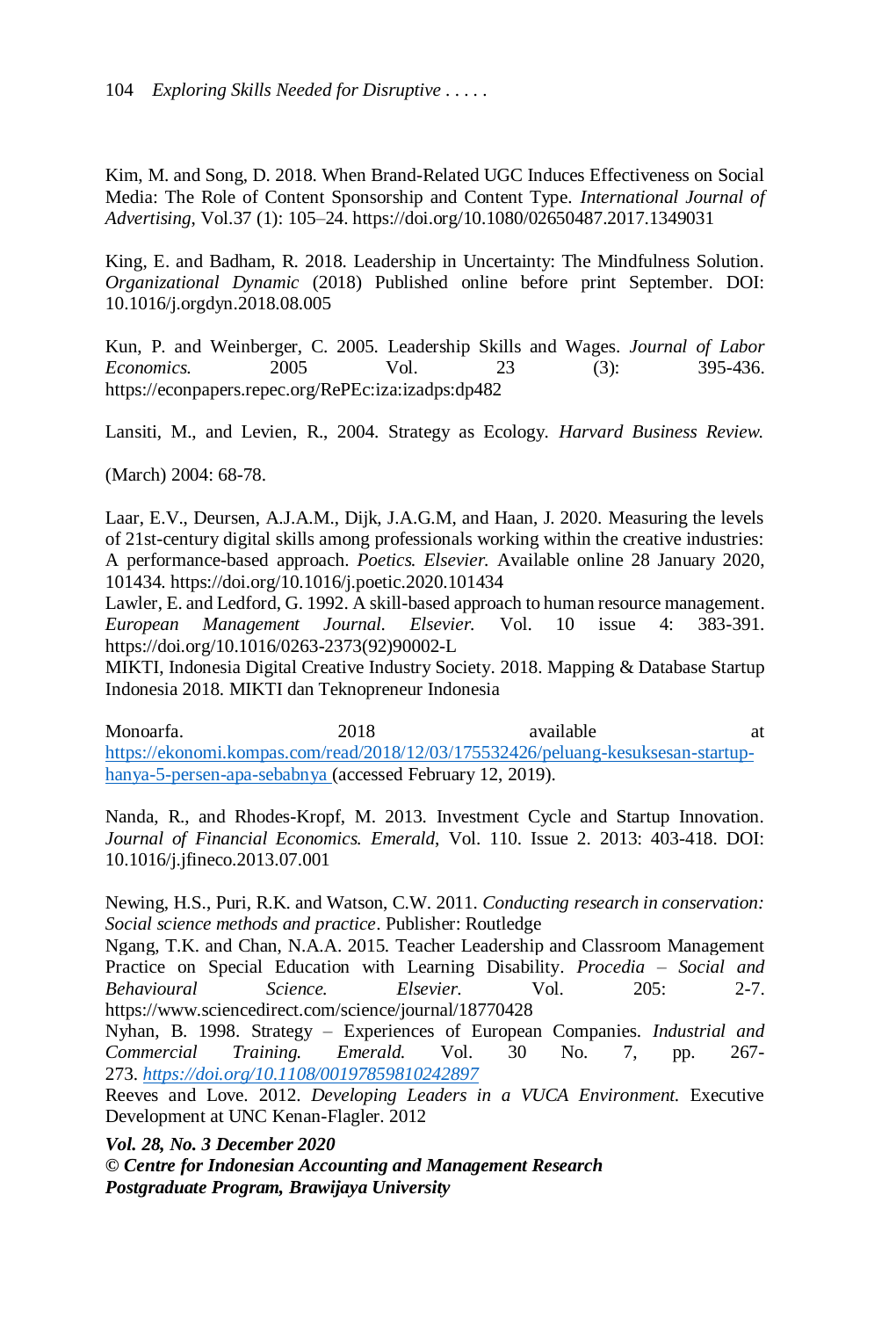Ortiz-Villajos, J.M. and Sotoca, S. 2018. Innovation and Business Survival: A Long-term Approach. *Research Policy. Elsevier.* Vol. 47(8): 1418-1436. <https://ideas.repec.org/a/eee/respol/v47y2018i8p1418-1436.html>

Rainsbury*,* E., Hodges, D.L., Burchell, N. and Lay, M.C. 2002. Ranking workplace competencies: Student and graduate perceptions. *Asia-Pacific Journal of Cooperative Education*, Vol. 3(2), 8-18. https://hdl.handle.net/10289/3219

Remane, G., Hanelt, A., Nickerson, R. C., and Kolbe, L. 2017. Discovering Digital Business Models in Traditional Industries*. Journal of Business Strategy.* Vol. 38 No.2: 41-51 2017[. https://doi.org/10.1108/JBS-10-2016-0127](https://doi.org/10.1108/JBS-10-2016-0127)

Ries, E. 2011. *The lean startups: how today's the lean startup: how today's entrepreneurs use continuous innovation to create radically successful business*, Crown Business. United States 2011

Rogers, E.M. 2003. *Diffusion of Innovation*. Free Press, New York

Rudiantara. 2019. Available at [https://www.kominfo.go.id/content/detail/7689/kemkominfo-bersama-kibar-luncurkan](https://www.kominfo.go.id/content/detail/7689/kemkominfo-bersama-kibar-luncurkan-gerakan-nasional-1000-startup-digital/0/berita_satker)[gerakan-nasional-1000-startup-digital/0/berita\\_satker](https://www.kominfo.go.id/content/detail/7689/kemkominfo-bersama-kibar-luncurkan-gerakan-nasional-1000-startup-digital/0/berita_satker) (accessed July 09, 2019).

Sale, J.E.M., Lohfeld, L.H., Brazil, K. 2002. *Revisiting the Quantitative-Qualitative Debate: Implications for Mixed-Methods Research.* Kluwer Academic Publisher, 2002 Nederland.

Saunders, M., Lewis, P. and Thornhill, A. 2016. *Research Methods for Business Students*., Seven Edition, Prentice Hall 2016

Scallmo, D., Williams, C.A. and Boardman, L. 2017. Digital transformation of business models – best practice, enablers, and roadmap. *International Journal of Innovation Management.* Vol.21. No.8. 1740014. https://doi.org/10.1142/S136391961740014X

Schuelke-Leech, B. 2017. A model for understanding the orders of magnitude of disruptive technologies. *Technological Forecasting and Social Changes*, *Elsevier* Vol.129 (C): 261-274. DOI: 10.1016/j.techfore.2017.09.033

Schumpeter, J.A. 1934, *The Theory of Economic Development: An Inquiry into Profits, Capital, Credit, Interest, and the Business Cycle*, Harvard University Press, Cambridge, MA

Sousa, M.J., and Rocha, A. 2017. Skills for Disruptive Digital Business. *Journal of Business Research 2017.Emerald*, Vol.94: 257-263. DOI: 10.1016/j.jbusres.2017.12.051

Tarde, G. 1969. *The Law of Imitation. University of Chicago Press*, Chicago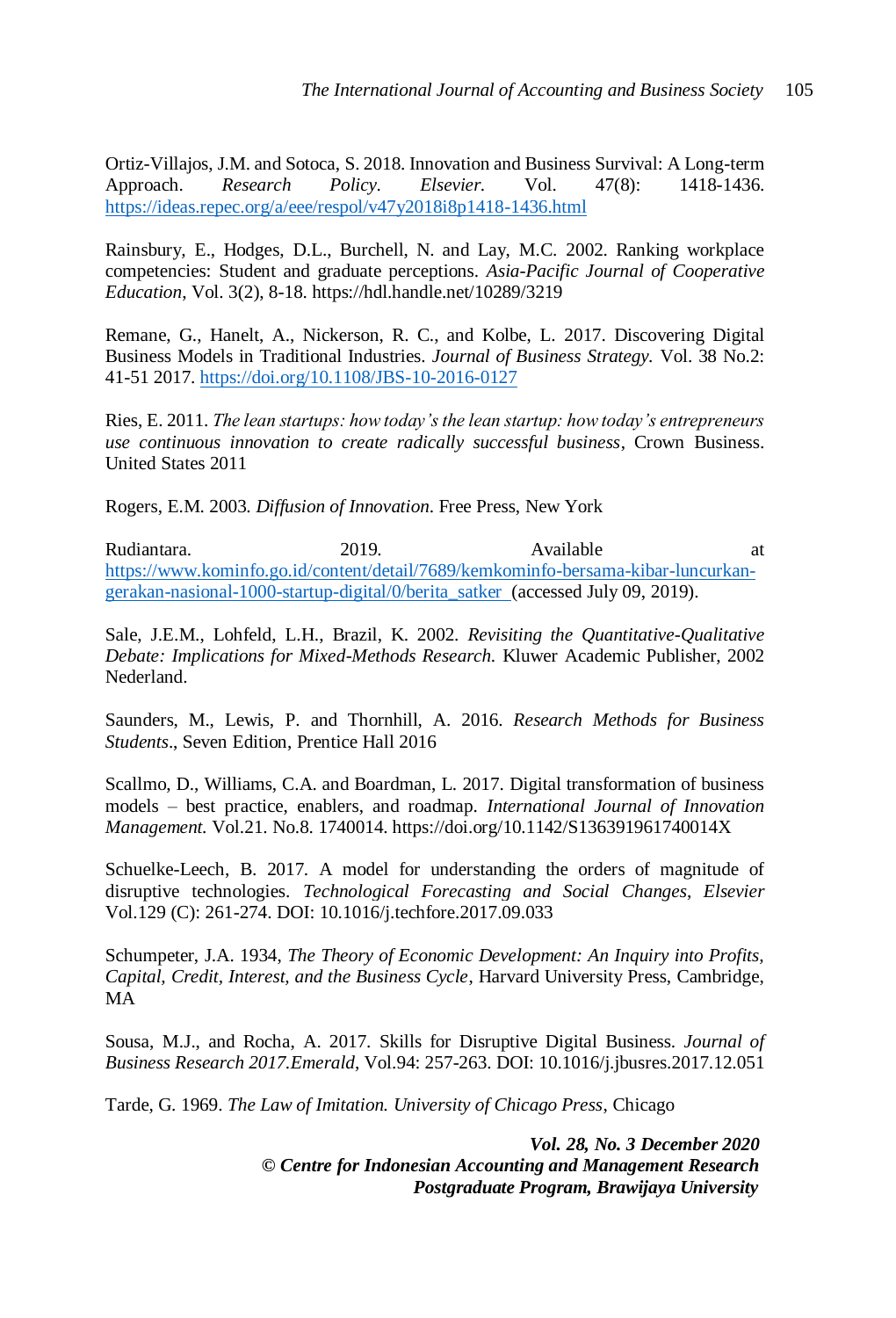Vasconcelos, J. B., Kimble, C., Carreteiro, P., and Rocha, A. 2017. The Application of Knowledge Management to Software Evolution. *International Journal of Innovation Management, Elsevier.* Vol. 5. 2017. https://doi.org/10.1016/j.ijinfomgt.2016.05.005

Thompson, S. A., and Miller, K. 2018. Disruptive Trends in Higher Education. *Journal of Professional Nursing. Elsevier.* Vol.34 .2018: 92-96. https://doi.org/10.1016/j.profnurs.2017.11.008

Varian, H. R. 1999. *Market Structure in the Network Age.* Understanding the Digital Economy, MIT Press, 1999

Vargo,S. L., and Lusch, R. F. 2008. *From Goods to Service(s): Divergences and Convergences of Logics.* Industrial Marketing Management. 2008

Veit, D., Clemons, E., Benlian, A., Buxmann. A., Hess, T., Spann, M., Kundisch, D., Leimester, J.M and Loos, P. 2014. Business Models: An Information Systems Research Agenda. *Business & Information System Engineering.* - Research Notes, Ausgabe/Number: 1, Erscheinungsjahr/Year: 2014. Seiten/Pages: 45-53.

Viska.2019. "Gerakan Nasional 1000 Startup" available at [https://www.kominfo.go.id/content/detail/7689/kemkominfo-bersama-kibar-luncurkan](https://www.kominfo.go.id/content/detail/7689/kemkominfo-bersama-kibar-luncurkan-gerakan-nasional-1000-startup-digital/0/berita_satker)[gerakan-nasional-1000-startup-digital/0/berita\\_satker](https://www.kominfo.go.id/content/detail/7689/kemkominfo-bersama-kibar-luncurkan-gerakan-nasional-1000-startup-digital/0/berita_satker) (accessed August 19, 2019).

Xu, Y., and Koivumaki, T. 2018. Digital Business Effectuation: An Agile Approach*. Computer in Human Behavior*, Vol. 95: 307-314. https://doi.org/10.1016/j.chb.2018.10.021

Zaky, A. 2019. "Sharing Knowledge: A New Business Model & Values of Network Strategy". Knowledge Café, SBM-ITB, July 2019

World Bank Institute. 2008. "Measuring Knowledge in the World Economies: Knowledge Assessment Methodology and Knowledge Economy Index", 2008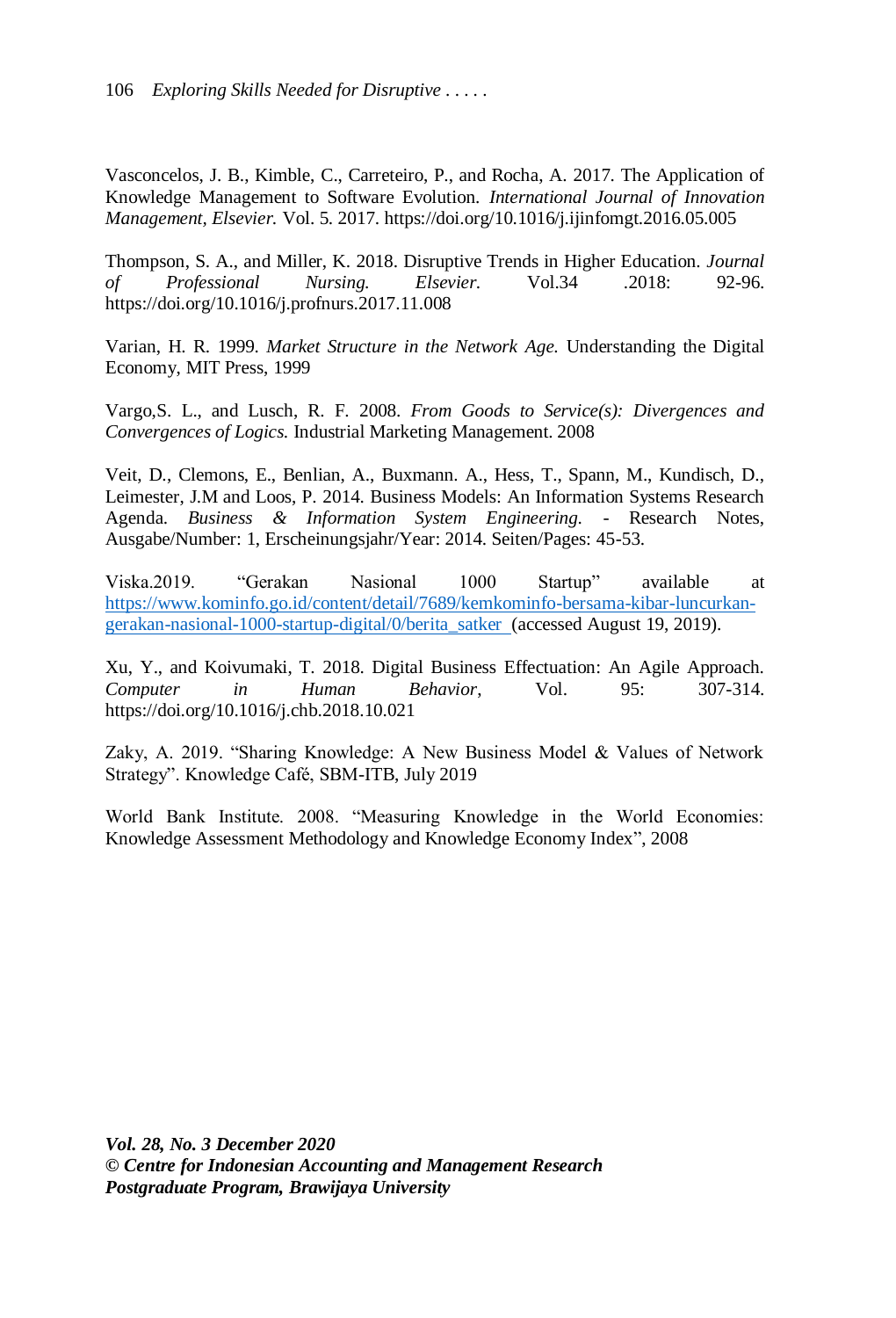## **APPENDICES**

## *Appendix 1. Relevant questions from semi-structure interview:*

Q1. Respondents profiles, such as; name, age, how long been working, job position, job description, does have subordinates or not?

Q2. "Could you share your experiences about skill used to support daily's work and to achieve your job performance?".

Q3. "Could you share your experiences about the challenges you face while working at digital startups?".

Q4. "How about your comment and suggestion regarding skills that needed in digital startups?".

Q5. "Is there any innovation that you create?" if "yes" answer, "How about the process

to create your innovation?", "What skills you needed to create innovation in your work?".

## *Appendix 2. Semi-structure Interview Transcripts*

## **Respondent 1**

*Name of Interviewer:* Dewi Wahyu Handayani (DWH); *Name of Interviewee:* LT (25 years old) – Male; *Job Position:* Product Category Senior Manager – (1 years); *Type of Company*: Digital Marketplace (Indonesian Unicorn); *Company's Age*: 10 years ; *Time and Place:* Thursday, March 21st 2019, at 8:00 pm – 8:47 pm, *telephone interview*

- LT : yang paling saya suka dan saya lihat kalau di *digital e-commerce* ini itu suka ide…..*start with people*, lalu cari orang yang pas, cari trial ide-ide. Kalau untuk ide dan eksekusinya ada *matrix* nya, *matrix success* lalu kita desain, kita hitunghitung *potential impact by matrix*, trus *do feasibility*. Trus… yang paling utama itu kalau buat ide baru itu ada *impact* dan *possible.* Penting juga untuk punya skill untuk melakukan inovasi….
- LT : Kalau inovasi ada beberapa, saat ini ada inovasi yang saya pegang tapi ga bisa saya sebutkan karena masih *confidential.* Yang kita lakukan dalam inovasi itu adalah riset, *developed feature* baru……
- *Vol. 28, No. 3 December 2020* LT : Sudah pasti sich prosentasinya lebih banyak bekerja dengan tim, dan bukan hanya bekerja dengan satu tim dibawah saya, tapi juga dengan lintas tim.

*© Centre for Indonesian Accounting and Management Research Postgraduate Program, Brawijaya University*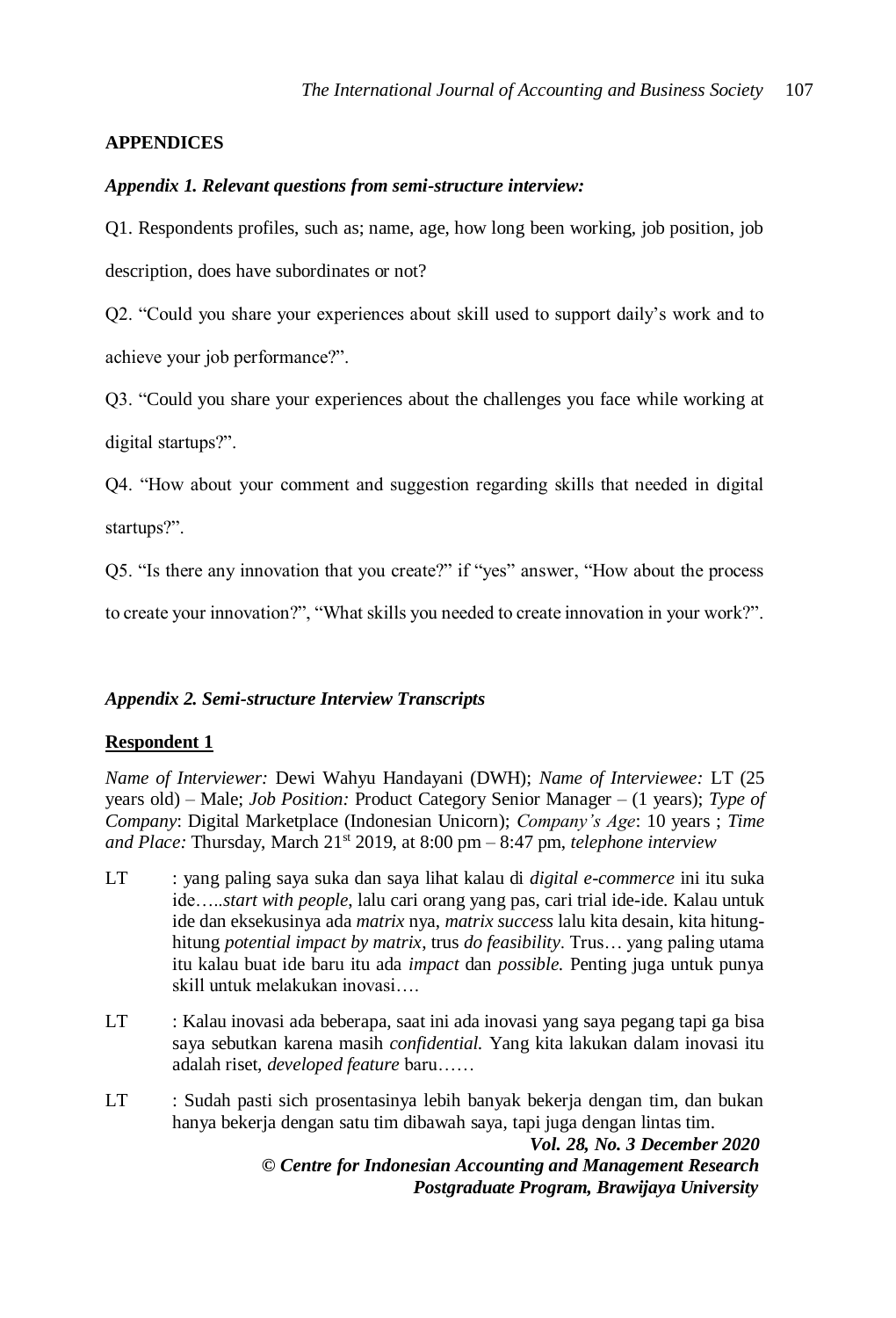- DWH : Saudara memiliki saran untuk perusahaan ini agar *skills* Saudara dapat meningkat dalam menunjang pekerjaan?
- LT : Di *digital marketplace* ini ada *learning class* nya untuk yang mau belajar *programming*, kelas bahasa Inggris, *Strategic Training, Leardership Training* gitu….Kalau saya prinsipnya "*learning as I go*", saya suka banget dengan pekerjaan saat ini yang *by project*. Untuk saat ini saya mau belajar bahasa Mandarin karena kepake banget dalam pekerjaan saya.
- DWH : Menurut Saudara perlukan inisiatif dalam pekerjaan saat ini?
- LT : Perlu banget, karena inisiatif datang dari karyawan dan *leader*, dan menurut saya inisiatif yang timbul dan dimiliki oleh karyawan-karyawan disini sudah mereka miliki dari awal direkrut, memang memilih orang-orang yang tepat. Lalu, makin di *drive* sama *leader*-nya, beliau sangat terbuka sama inisiatif dan ide dari semua karyawan.

## **Respondent 2**

*Name of Interviewer:* Dewi Wahyu Handayani (DWH); *Name of Interviewee:* EM (25 years old) – Male; *Job Position:* Content Analyst – (2 years); *Type of Company*: Education Technology Startup (Indonesian Centaur); *Company's Age*: 5 years; *Time and Place:* Thursday, April  $12<sup>th</sup>$  2019, at  $11:48$ am  $-1:05$  pm, *face to face interview* 

- EM : Saya saat ini sebagai *Content Analyst*, khususnya saya menangani *Content Analyst* untuk *adults learning* dan punya 2 anak buah, bekerja sudah dari akhir 2017 sampai dengan sekarang, saat ini saya sedang mengerjakan proyek *elearning* nya PT Pertamina, jadi saya bersama tim tugasnya membuat konten, semua bentuknya video, *e-learning*…..dan itu…ehhhh…di…user nya adalah Pertamina.
- EM : ee…saya masuk dari setengah 9 sampai dengan jam 17:30, kalau di tempat kerja saya ini kebanyakan adalah anak-anak muda.
- DWH : Baik, untuk tim nya sendiri kalau *Content Analyst* di *Education Technology startup* ada berapa ya?
- LT : Kalau untuk timnya sendiri ada 50 orang, semua nya masih muda-muda semua hehehehe (tertawa)…..kalau staf saya ada 2 orang alumni UMN, dan tugasnya adalah membuat konten-konten pembelajaran, kita punya studio *green screen* juga buat studing video *e-learningnya*.

## **Respondent 3**

*Name of Interviewer:* Dewi Wahyu Handayani (DWH); *Name of Interviewee:* NS (28 years old) – Female; *Job Position:* Virtual Product Development Manager – 3 years; *Type of Company*: Digital Marketplace (Indonesian Unicorn); *Company's Age*: 9 years ; *Time and Place:* Friday, May 3rd 2019, at 2:00 pm – 2:19 pm, *telephone interview*

*Vol. 28, No. 3 December 2020*

*© Centre for Indonesian Accounting and Management Research Postgraduate Program, Brawijaya University*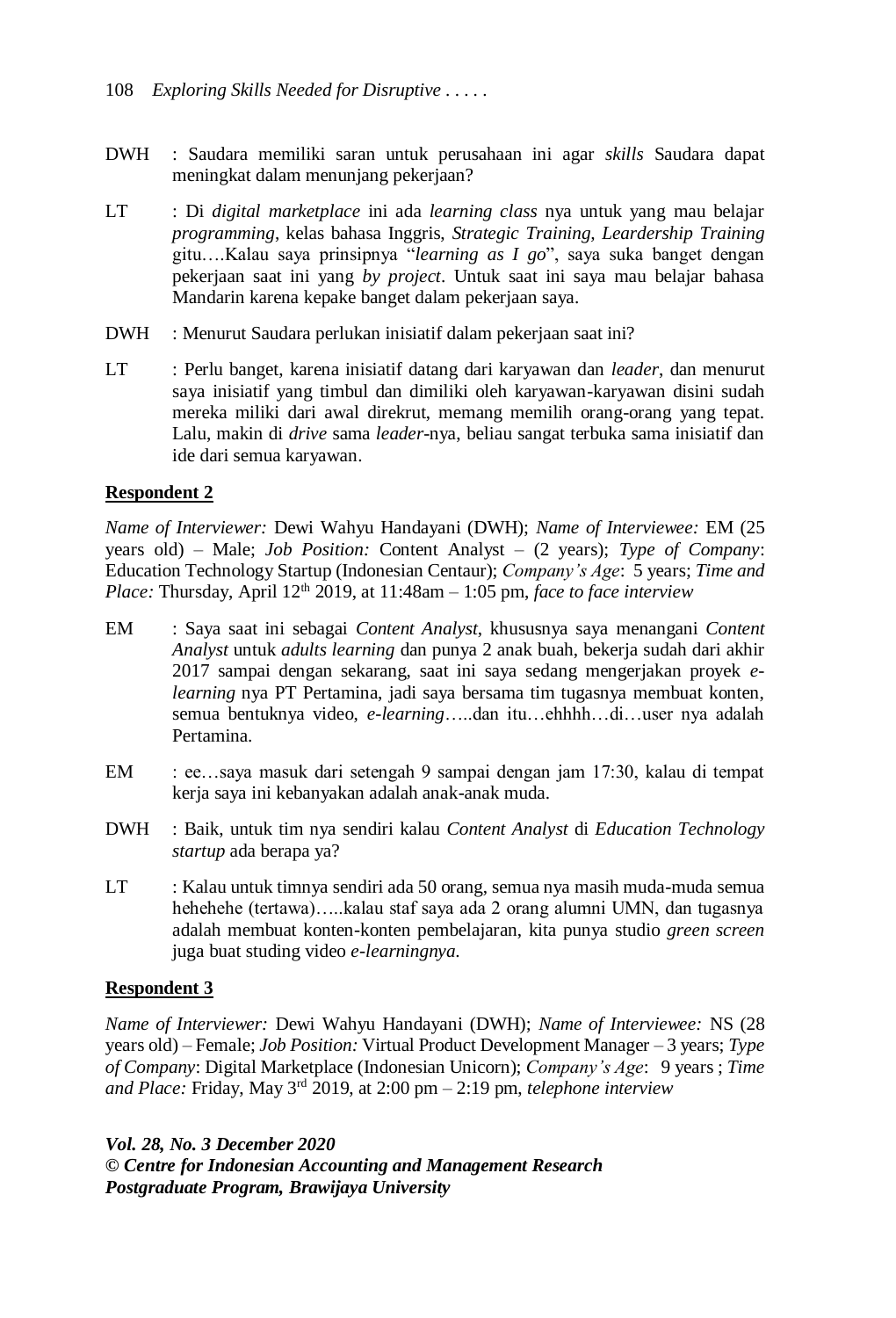- NS : *Head* saya mau buat inisiatif baru tentang Kemitraan \*\*\*\*\*\*\*\*\*….
- NS : Maaf bu…he eh,,,,jadi sekarang saya pegang…..hmmm Februari kemaren saya jadi….emmm….*Manajer Virtual Product…..*
- NS : jadi….kalau *virtual product* ini gampangnya kalo ibu beli pulsa di tempat saya…itu saya yang pegang…..pegang harganya gitu….

### **Respondent 4**

*Name of Interviewer:* Dewi Wahyu Handayani (DWH);*Name of Interviewee:* SY (26 - 29 years old) – Male; *Job Position: Tutor Manager – 2 years*;*Type of Company*: Educational Technology Startup; *Company's Age*: 12 years ;*Time and Place:* Friday, June 28th 2019, by *email interview*

- SY : Iya. Saat ini terdapat 18 orang tutor dibawah saya.
- SY : Dalam posisi saat ini, dibutuhkan pembelajaran dalam *critical thinking, analytical thinking*, dan *scientific reasoning*. Selain itu juga *training* untuk berperan sebagai *HRD* karena hal tersebut juga dibutuhkan untuk *managing resource tutor*.
- SY : Iya, tim kerja per mata pelajaran. Pernah terlibat pekerjaan dalam lintas tim dalam proyek seperti *Try-Out.*
- DWH : Adakah inovasi yang Saudara hasilkan dalam pekerjaan?
- SY : Secara garis besar belum ada inovasi yang dihasilkan. Namun, dalam proses inovasi untuk efektifitas penyampaian materi pendidikan.

#### **Respondent 5**

*Name of Interviewer:* Dewi Wahyu Handayani (DWH);*Name of Interviewee:* ACA (25 - 29 years old) – Male; *Job Position: Social Media Manager* (Part of Content Team) – 2 years; *Type of Company*: Educational Technology Startup; *Company's Age*: 12 years ; *Time and Place:* Thursday, June 27th 2019, by *email interview*

- ACA : Iya. Bawahan ada 1 orang.
- ACA : Sebagai *Social Media Manager* dalam *EdTech*, hal –hal yang diperlukan dan dikuasai meliputi *basic skills* atau pengetahuan-pengetahuan dasar dalam berpikir (meliputi bahasa, logika, aritmatika, dll), *general knowledge* (meliputi pengetahuan-pengetahuan umum terhadap berbagai ilmu pengetahuan), serta pengetahuan dasar *marketing* dan penulisan yang berguna untuk menyampaikan ide-ide dan konten yang dimiliki.
- ACA : Iya tim kerja. Pernah terlibat di pekerjaan lintas tim.

## **Respondent 6**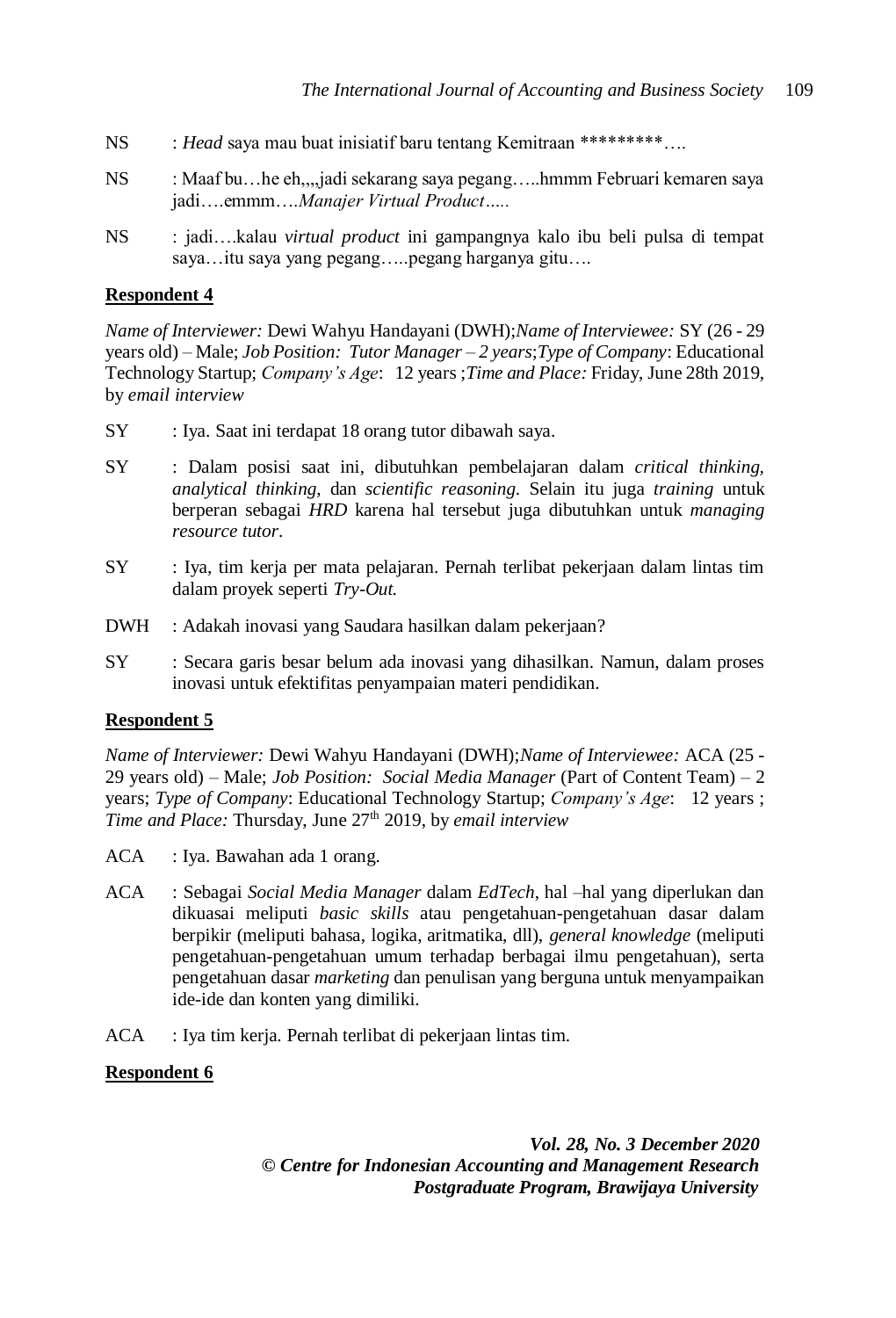*Name of Interviewer:* Dewi Wahyu Handayani (DWH); *Name of Interviewee:* IPH (27 - 32 years old) – Male; .*Job Position: Vice President of Engineering – 2,5 years*; *Type of Company*: Educational Technology Startup; *Company's Age*: 12 years ; *Time and Place:*  Friday, June 28th 2019, by *email interview*

- IPH : Ya, anak buah langsung terdapat 14 orang di divisi IT.
- IPH : Mendesain *podcast* atau blinkist tentang *Management* dan *Leadership.*
- IPH : Iya, saat ini IT hanya 1 divisi, banyak *project* yang dikerjakan IT berhubungan dengan divisi lain seperti *Marketing, Tutor*, CS, dll. Kami memperlakukan divisi lain sebagai *users* atau *stakeholders* dari program kami.
- DWH : Adakah inovasi yang Saudara hasilkan dalam pekerjaan?
- IPH : Ya, inovasi dalam divisi IT ada 2 menurut saya, inovasi metodologi kerja dan dalam bentuk produk.

## **Respondent 7 - Triangulation**

*Name of Interviewee: AZ* (36 years old) – Male; *Job Position: Chief Executive Officer – 9 years*; *Type of Company*: Digital Marketplace (Indonesian Unicorn); *Company's Age*: 9 years ; *Time and Place:* Saturday, July 27th 2019, by *sharing knowledge and Q&A session*

AZ : *Skills* yang dibutuhkan adalah lebih ke confident yah….eee…..kita butuh orang-orang yang disruptive artinya bisa berpikiran terbuka pada hal-hal baru, bisa menciptakan ide….saya kebetulan suka sama mahasiswa yang rebel…hehehhe…karena biasanya orang kayak gini open minded…..kalau saya suka sich yang kayak gitu….dia ga suka sama kondisi yang nyaman gitu…….kayak dia akan mikir sendiri saat ini kondisi nya ada yang salah ga ya….trus di disrupt lagi……kita suka ngadain hacketon….dan yang suka ngehasilin ide itu yang kayak gitu…saya aja kalau di kantor saya mengencourage teman-teman buat bisa melakukan self- disruption artinya keluar dari zona nyaman harus cari ide-ide baru

## **Respondent 8**

*Name of Interviwer:* Dewi Wahyu Handayani (DWH); *Name of Interviewee: OL* (24 years old) – Female; *Job Position: HR Generalist – 1,5 years*; *Type of Company*: Financial Technology Startup; *Company's Age*: 4 years ;*Time and Place:* Saturday, August 24th 2019, by *telephone interview*

OL :*Skills* yang dibutuhin ya Bu….hmmm…kalo di *startup* harus tahan banting nomor 1 Bu….karna bakal jadi kayak gurita….semua pekerjaan harus bisa….bahkan kadang kali startup pun punya *sister company*….dan mau ga mau kita pun *handle* itu….dan harus bisa *improve* kerjaan terus…….karna ekspektasi *founder* pasti bakal tinggi Bu….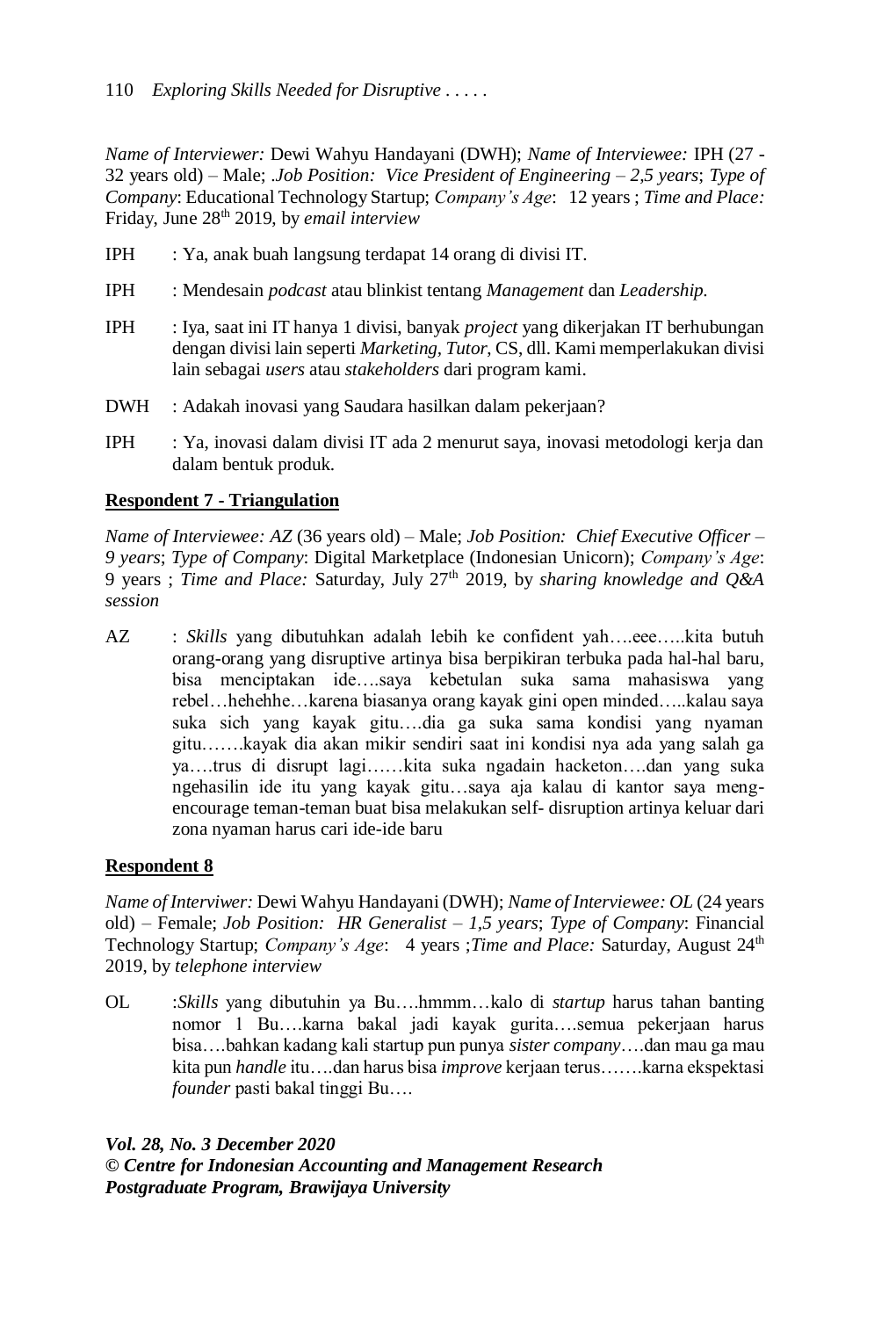- OL : Iyah Bu, walopun saya disini *as HR Generalists*, kadang kita dituntut untuk ngerjain hal lain…kayak GA (padahal ada Team nya sendiri), as SosMed (padahal ada Teamnya sendiri juga)….bahkan di HR pun kita se-team ada 9 orang (tapi waktu itu kita dituntut untuk harus tahu kerjaan *recruitment level supervisor* ke atas, *operation* dan *internal event,* dll) dan ini berlaku untuk 2 *company*, karna aku *handle* dua-duanya…
- DWH : Bisa Saudara ceritakan tentang inovasi dari karyawan?
- OL : Ngasi ide, inovasi, ini perlu banget Bu….karna *startup* ini kayak memang banyak banget yang harus diperbaikin…dan pengalaman aku saat itu, kita memang dituntut untuk kasi ide, tapi ini suka ter-*pending* karena adanya 3 *founders* (kalo yang 1 bilang OK, yang 2 bilang NO, ini gak akan jalan….jadi harus bikin ke-3 nya bisa OK)
- DWH : Apakah kondisi ini membuat Saudara stres?
- OL : Stres….ada Bu….ini pasti ada kadang kala……karna di startup itu mereka ga lihat prosesnya…….mereka cenderung *result oriented*…..ketika ga sesuai, mereka marah-marah uda biasa, nuntut lebih dengan *deadline* yang cepet itu udah biasa…Lalu, waktu ada audit ISO, dan aku sama sekali ga pernah handle ini………..dan banyak dokumen yang dibutuhin (dan sebelumnya ga pernah ada), jadi mau ga mau harus bikin dari awal, dengan *deadline* yang deket……dan ga ada 1 pun HR yang bantu, dan aku juga yang harus di *audit*….di saat inilah yang bikin stress
- DWH : Dari pengalaman Saudara, sebagai karyawan milenial, tantangan terbesar kerja di *startup* apa?
- OL : Harus punya jiwa *leader* Bu, karena jangan jadi *leader*, kita di *startup* harus punya *mindset "act like an owner",* jadi kita kerja bagaikan kerja untuk *company* sendiri…..lalu interaksi yang diperluin itu *communication* nomor 1 Bu….karna kalau ada misscom, ini lebih berabe lagi, dan harus tahu bagiannya masingmasing…..ga ada yang namanya "diajarin" harus bisa "lari" sendiri….selama di *startup*, semua berlomba-lomba untuk menonjol Bu…karna kita *report* langsung ke founder, jadi berlomba-lomba menonjol (tapi ga sikut2an juga ya Bu  $\circledcirc$ )

## **Respondent 9**

*Name of Participants:* Dewi Wahyu Handayani (DWH); *Name of Interviewee: AW* (25 years old) – Male; *Job Position: Technical Talent Acquisition – 1,2 years*; *Type of Company*: Financial Technology Startup; *Company's Age*: 4 years ; *Time and Place:*  Sunday, August 25<sup>th</sup> 2019, by *telephone interview* 

- DWH : Menurut Saudara *skills* yang dibutuhkan apa saja untuk kerja di *startup*?
- AW : Skills yang dibutuhkan sebenernya *basic* sich Bu, 1) Harus mengerti proses *End-to-End interview* sampai orang itu *onboard* di kantor pada saat hari pertama, 2) Mengerti tentang *technology* yang sedang *happening* sekarang, 3) Negosiasi,